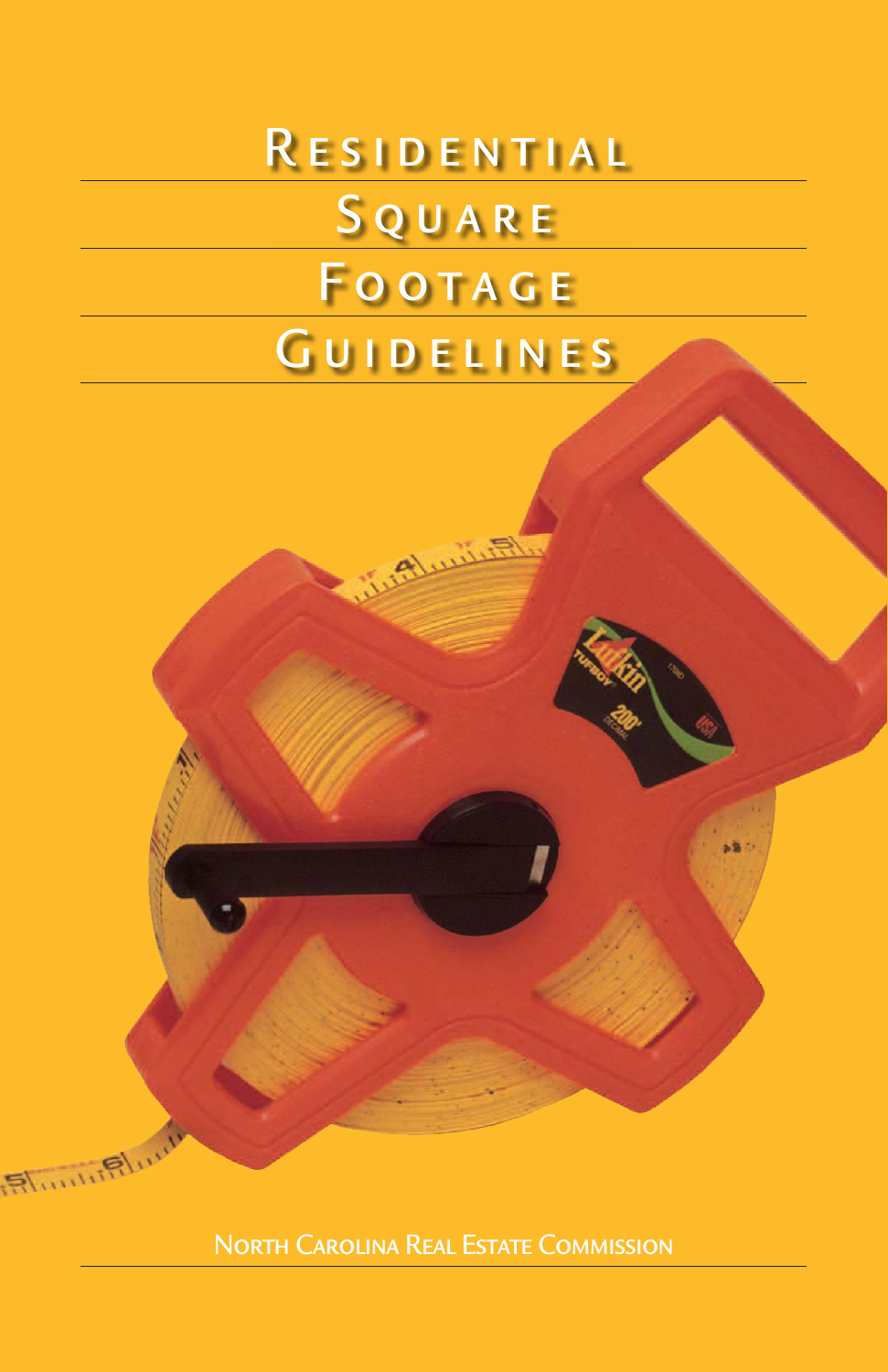

# North Carolina Real Estate Commission

P.O. Box 17100 • Raleigh, North Carolina 27619-7100 PHONE 919/875-3700 • WEB SITE: WWW.NCREC.GOV Illustrations by David Hall Associates, Inc. Copyright © 1999 by North Carolina Real Estate Commission. All rights reserved. 7,500 copies of this public document were printed at a cost of \$.000 per copy. • REC 3.40 11/1/2013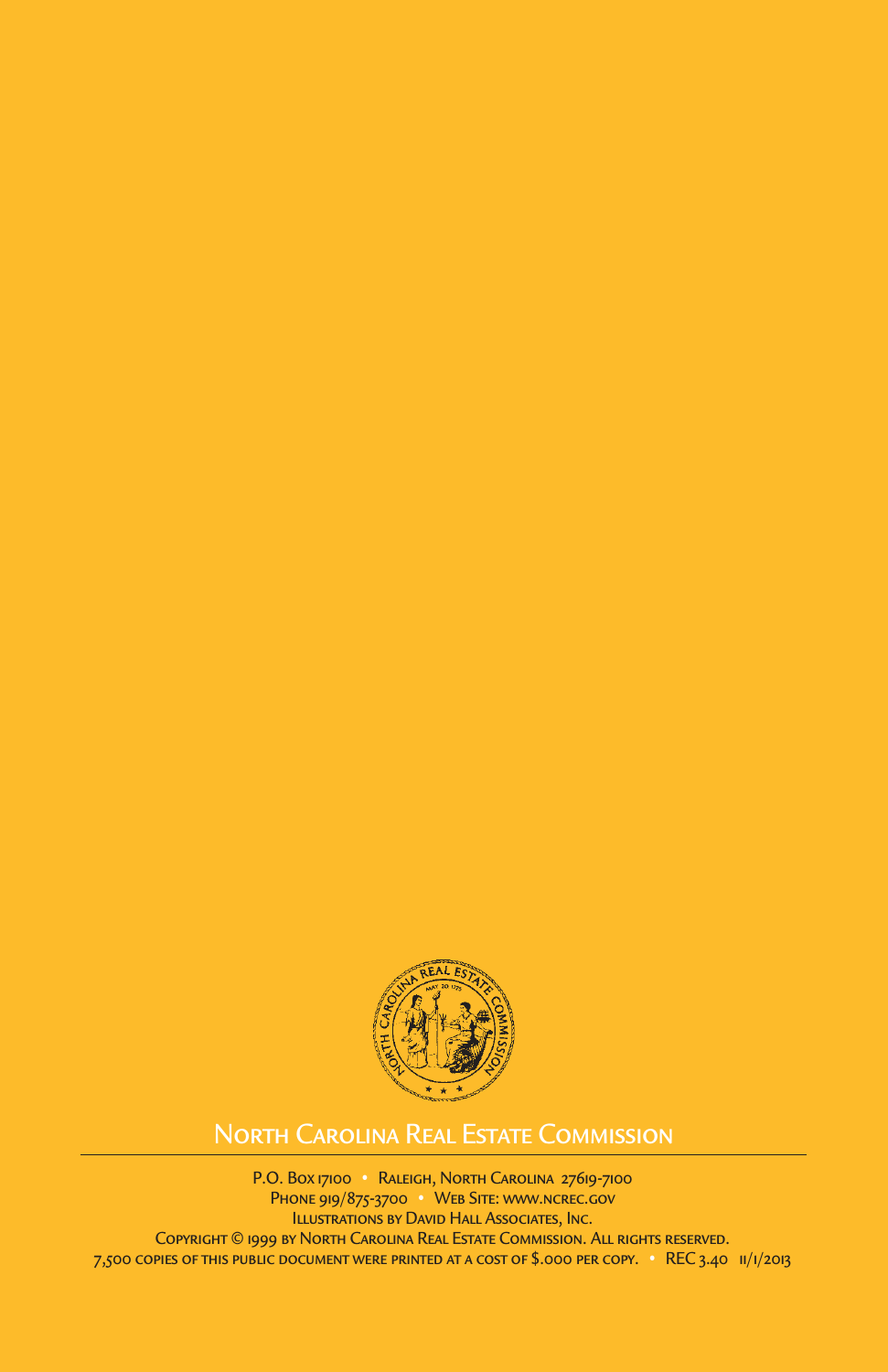It is often said that the three most important factors in making a home buying decision are "location," "location," and "location." Other than "location," the single most-important factor is probably the size or "square footage" of the home. Not only is it an indicator of whether a particular home will meet a homebuyer's space needs, but it also affords a convenient (though not always accurate) method for the buyer to estimate the value of the home and compare it to other properties.

Although real estate agents are not required by the Real Estate License Law or Real Estate Commission rules to report the square footage of properties offered for sale (or rent), when they do report square footage, it is essential that the information they give prospective purchasers (or tenants) be accurate. At a minimum, information concerning square footage should include the amount of *living area* in the dwelling. The following guidelines and accompanying illustrations are designed to assist real estate brokers in measuring, calculating and reporting (both orally and in writing) the *living area* contained in detached and attached single-family residential buildings. When reporting square footage, real estate agents should carefully follow these *Guidelines* or any other standards that are comparable to them, including those approved by the American National Standards Institute, Inc. (ANSI) which are recognized by the North Carolina Real Estate Commission as comparable standards.\* Agents should be prepared to identify, when requested, the standard used.

\* The following materials were consulted in the development of these *Guidelines*: The *American National Standard for Single-Family Residential Buildings; Square Footage-Method for Calculating* approved by the American National Standards Institute, Inc.; *House Measuring & Square Footage* published by the Carolina Multiple Listing Services, Inc.; and materials compiled by Bart T. Bryson, MAI, SRA, Mary L. D'Angelo, and Everett "Vic" Knight.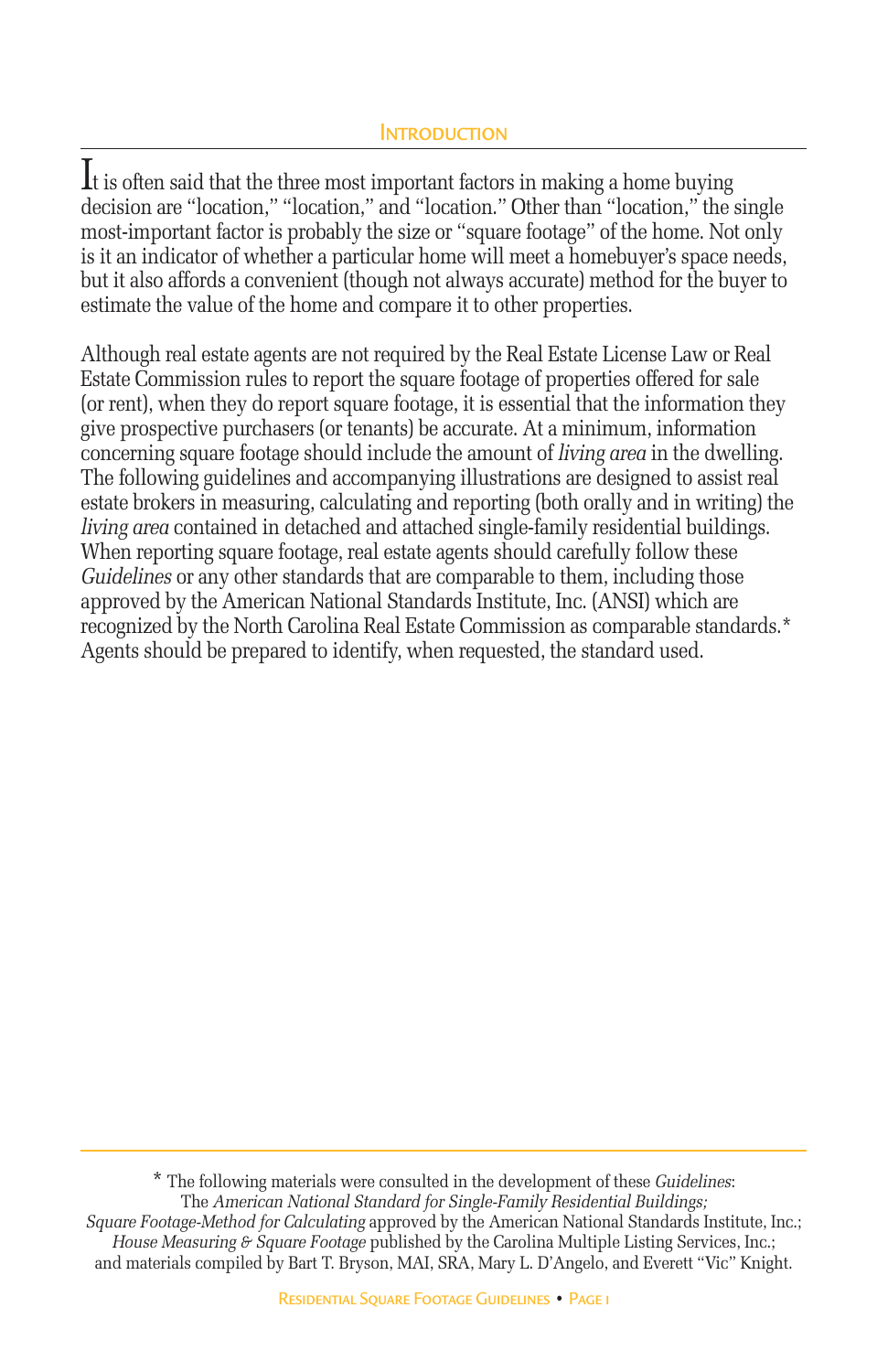Real estate appraisers and lenders generally adhere to more detailed criteria in arriving at the *living area* or "gross living area" of residential dwellings. This normally includes distinguishing "above-grade" from "below-grade" areas, which is also required by many multiple listing services. "Above-Grade" is defined as space on any level of a dwelling which has *living area* and no earth adjacent to any exterior wall on that level. "Below-Grade" is space on any level which has *living area*, is accessible by interior stairs, and has earth adjacent to any exterior wall on that level. If earth is adjacent to any portion of a wall, the entire level is considered "below-grade." Space that is "at" or "on grade" is considered "above-grade."

While real estate agents are encouraged to provide the most complete information available about properties offered for sale, the *Guidelines* recognize that the separate reporting of "above-grade" and "below-grade" area can be impractical in the advertising and marketing of homes. For this reason, *real estate agents are permitted under these Guidelines to report square footage of the dwelling as the total "living area"* without a separate distinction between "above-grade" and "belowgrade" areas. However, to help avoid confusion and concern, agents should alert purchasers and sellers that the appraisal report may reflect differences in the way *living area* is defined and described by the lender, appraiser, and the *North Carolina Building Code* which could affect the amount of *living area* reported.

#### Living Area Criteria

*Living area* (sometimes referred to as "heated living area" or "heated square footage") is space that is intended for human occupancy and is:

1. *Heated* by a conventional heating system or systems (forced air, radiant, solar, etc.) that are permanently installed in the dwelling — not a portable heater or fireplace — which generates heat sufficient to make the space suitable for year-round occupancy;

2. *Finished*, with walls, floors and ceilings of materials generally accepted for interior construction (e.g., painted drywall/ sheet rock or panelled walls, carpeted or hardwood flooring, etc.) and with a ceiling height of at least seven feet, except under beams, ducts, etc. where the height must be at least six feet four inches *[Note: In rooms with sloped ceilings (e.g., finished attics, bonus rooms, etc.) you may also include as living area the portion of the room with a ceiling height of at least five feet if at least one-half of the finished area of the room has a ceiling height of at least seven feet.]*; and

3. *Directly accessible from other living area* (through a door or by a heated hallway or stairway).

Determining whether an area is considered *living area* can sometimes be confusing. Finished rooms used for general living (living room, dining room, kitchen, den, bedrooms, etc.) are normally included in *living area*. For other areas in the dwelling, the determination may not be so easy. *For example, the following areas are considered living area if they meet the criteria (i.e., heated, finished, directly accessible from living area):*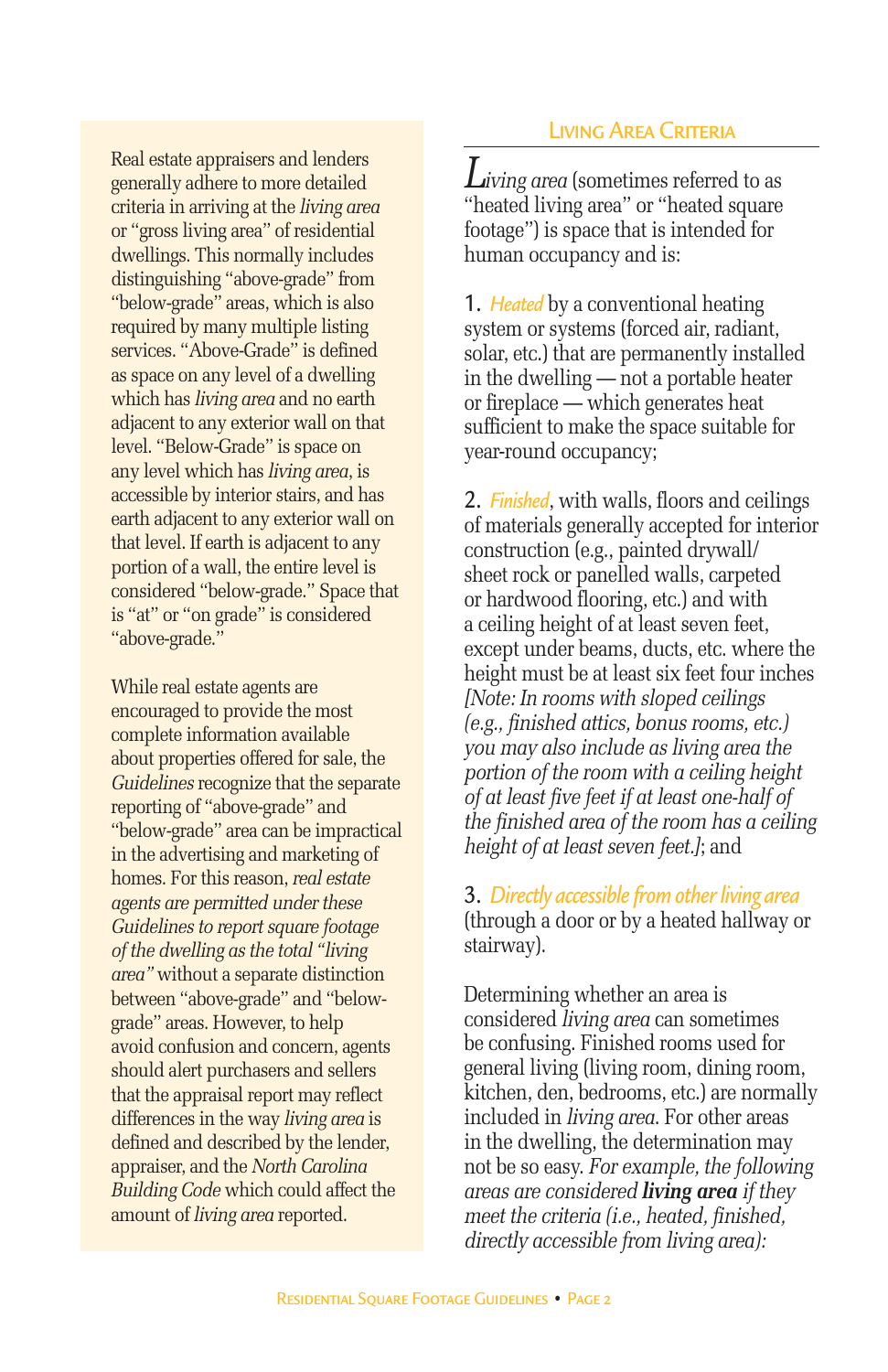• *Attic*, but note in the listing data that the space is located in an attic (Fig. 2). *[Note: If the ceiling is sloped, remember to apply the "ceiling height" criteria.]*

• *Basement (or "Below-Grade")*, but note in the listing data that the space is located in a basement or "below-grade" (Fig. 1). *[Note: For reporting purposes, a "basement" is defined as an area below the entry level of the dwelling which is accessible by a full flight of stairs and has earth adjacent to some portion of at least one wall above the floor level. A full flight of stairs is a flight of stairs connecting two main floors where the ceiling height for the lower floor is at least seven (7) feet, except where ductwork provides clearance of at least 6'4".] (See illustration in Figure 1, page 8.)*

• *Bay Window*, if it has a floor, a ceiling height of at least seven feet, and otherwise meets the criteria for *living area* (Fig. 2).

• *Bonus Room (e.g., Finished Room over Garage)* (Fig. 3). *[Note: If the ceiling is sloped, remember to apply the "ceiling height" criteria.]*

• *Breezeway* (enclosed).

• *Chimney*, if the chimney base is inside *living area*. If the chimney base is outside the *living area* but the hearth is in the *living area*, include the hearth in the *living area* but not the chimney base (Fig. 1).

• *Closets*, if they are a functional part of the *living area*.

- *Dormers* (Fig. 6).
- *Furnace (Mechanical) Room* Also, in order to avoid excessive detail, if the furnace,

water heater, etc. is located in a small closet in the *living area*, include it in *living area* even if it does not meet other *living area* criteria (Fig. 4).

• *Hallways*, if they are a functional part of the *living area*.

- *Laundry Room/Area* (Fig. 6).
- *Office* (Fig. 1).

• *Stairs*, if they meet the criteria and connect to *living area* (Fig. 1, 2, 3, 4, 5, 6). Include the stairway with the area from which it descends, **not to exceed the area of the opening in the floor**. If the opening for the stairway exceeds the length and width of the stairway, deduct the excess open space from the upper level area. Include as part of the lower level area the space beneath the stairway, regardless of its ceiling height.

• *Storage Room* (Fig. 6).

# **OTHER AREA**

 $\rm N$ ote in the listing data and advise purchasers of any space that does not meet the criteria for *living area* but which contributes to the value of the dwelling; for example, unfinished basements, unfinished attics (with permanent stairs), unfinished bonus rooms and other unfinished rooms. Decks, balconies, porches, garages and carports should not be included in any category of finished or unfinished area.

## **HELPFUL HINTS**

Concealed in the walls of nearly all residential construction are pipes, ducts, chases, returns, etc. necessary to support the structure's mechanical systems.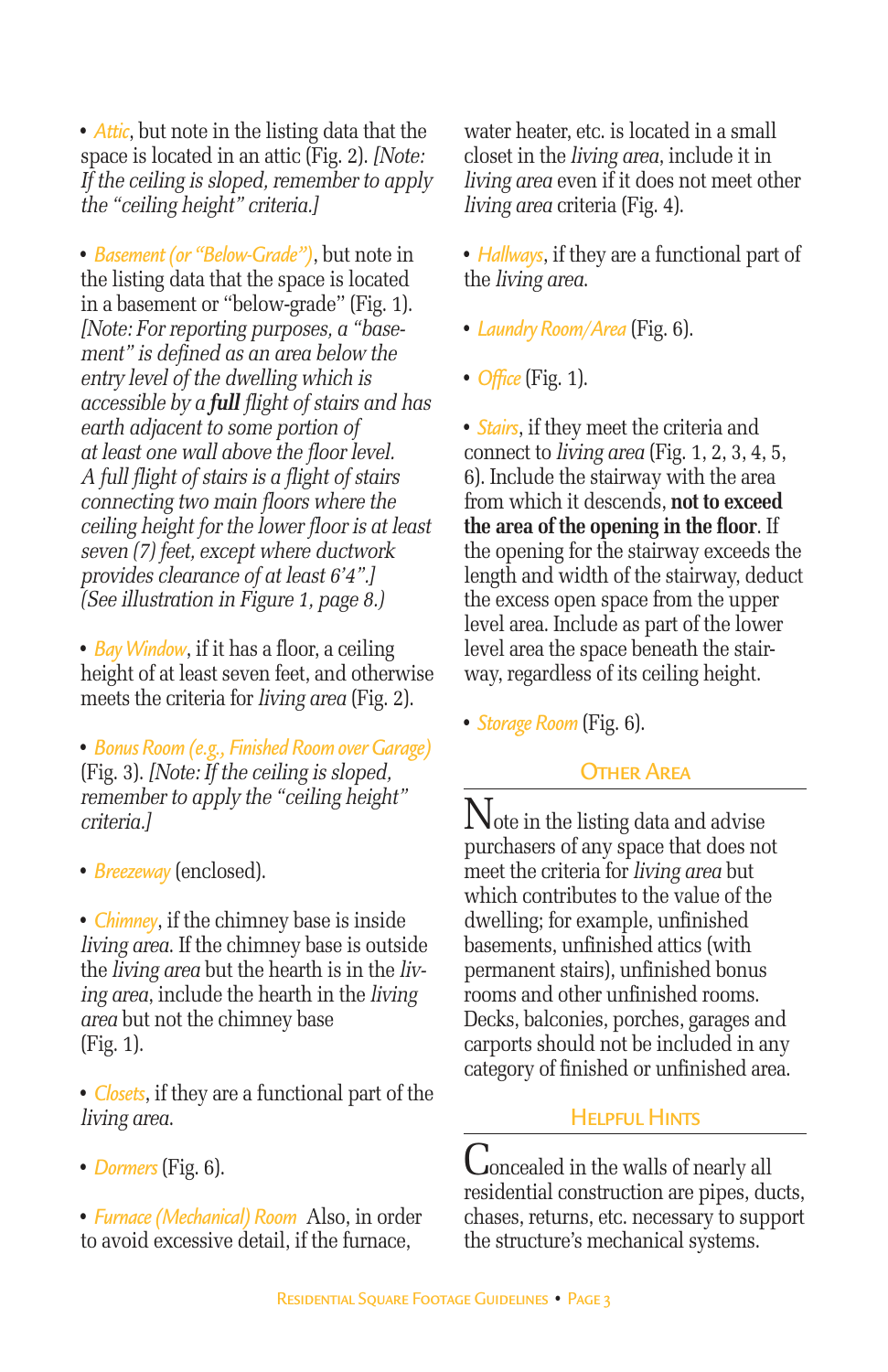Although they may occupy *living area*, to avoid excessive detail, do **not** deduct the space from the *living area*.

When measuring and reporting the *living area* of homes, be alert to any remodeling, room additions (e.g., an enclosed porch) or other structural modifications to assure that the space meets all the criteria for *living area*. **Pay particular attention to the heating criteria, because the heating system for the original structure may not be adequate for the increased square footage**. Although agents are not required to determine the adequacy of heating systems, they should at least note whether there are heat vents, radiators or other heat outlets in the room before deciding whether to include space as *living area*.

The square footage of unpermitted additions or improvements must be separately identified when making representations concerning square footage and brokers must inform prospective purchasers that there is no permit for the addition.

When an area that is not part of the *living area* (e.g., a garage) shares a common wall with the *living area*, treat the common wall as the exterior wall for the *living area*; therefore, the measurements for the living area will include the thickness of the common wall, and the measurements for the other area will not.

Interior space that is open from the floor of one level to the ceiling of the next higher level is included in the square footage for the lower level only. However, any area occupied by interior balconies, lofts, etc. on the upper level or stairs that extend to the upper level is included in the square footage for the upper level.

#### **MEASURING**

The amount of *living area* and "other area" in dwellings is based upon **exterior measurements** except for condominiums, which use interior measurements. A one-hundred-foot-long tape measure is recommended for use in measuring the exterior of dwellings, and a thirty-foot retractable tape for measuring interior and hard-to-reach spaces. A tape measure that indicates linear footage in "tenths of a foot" will greatly simplify your calculations. For best results, take a partner to assist you in measuring. But if you do not have someone to assist you, a screwdriver or other sharp tool can be used to secure the beginning end of the tape measure to the ground.

Begin at one corner of the dwelling and proceed with measuring each exterior wall. Double-check each measurement. **Round off your measurements to the nearest inch** (or tenth-of-a-foot if your tape indicates footage in that manner). Make a sketch of the structure. Write down each measurement as you go, and record it on your sketch. A clipboard and graph paper are helpful in sketching the dwelling and recording the measurements. You may also use electronic devices to create sketches. Be sure to print the electronic sketches for your records or save them in a manner that will enable you to print them for at least three years. Measure *living area* and "other area," but identify them separately on your sketch. Look for offsets (portions of walls that "jut out"), and adjust for any "overlap" of exterior walls (Fig. 3) or "overhang" in upper levels (Fig. 5).

When you cannot measure an exterior surface (such as in the case of attics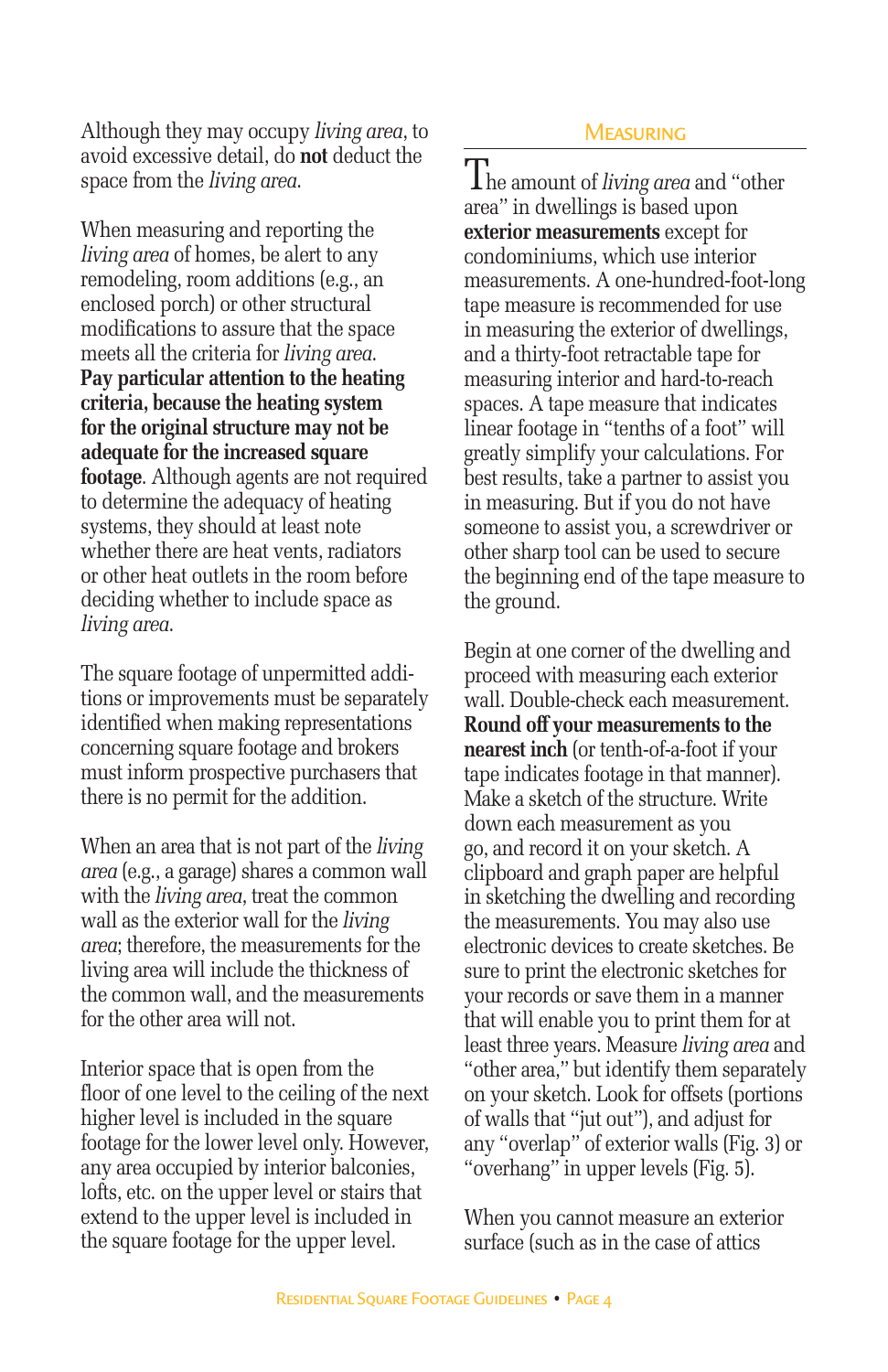and below-grade areas), measure the perimeter walls of the area from the inside of the dwelling. Remember to add **six inches** for each exterior wall and interior wall that you encounter in order to arrive at the exterior dimensions (Fig. 2, 3, 4, 6).

Measure all sides of the dwelling, making sure that the overall lengths of the front and rear sides are equal, as well as the ends. Then inspect the interior of the dwelling to identify spaces which cannot be included in *living area*. You may also find it helpful to take several photographs of the dwelling for later use when you return to your office.

## Calculating Square Footage

 $\Gamma$ rom your sketch of the dwelling, identify and separate *living area* from "other area." If your measurements are in inches (rather than tenths-of-a-foot), convert your figures to a decimal as follows:

| $1" = .10$ ft. | $7" = .60$ ft.   |
|----------------|------------------|
| $2" = .20$ ft. | $8" = .70$ ft.   |
| $3" = .25$ ft. | $9" = .75$ ft.   |
| $4" = .30$ ft. | $10" = .80$ ft.  |
| $5" = .40$ ft. | $11" = .90$ ft.  |
| $6" = .50$ ft. | $12" = 1.00$ ft. |

Calculate the *living area* (and other area) by multiplying the length times the width of each rectangular space. Then add your subtotals and round off your figure for total square footage to the nearest **square foot**. Double-check your calculations. When in doubt, re-check them and, if necessary, re-measure the house.

#### **ATTACHED DWELLINGS**

If there is a common wall (i.e., a wall separating the subject property from an adjecent property), measure to the inside surface of the wall and add **six inches**. *[Note: In the case of condominiums, measure from inside surface to inside surface of the exterior walls. Do not include the thickness of exterior or common walls.]* Do not include any "common areas" (exterior hallways, stairways, etc.) in your calculations.

#### PROPOSED CONSTRUCTION

For proposed construction, your square footage calculations will be based upon dimensions described in blueprints and building plans. When reporting the projected square footage, be careful to disclose that you have calculated the square footage based upon plan dimensions. The square footage may differ in the completed structure. Once the structure is completed, do not rely on any calculations printed on the plans. The broker should measure and report the actual square footage of the completed structure.

#### Agents' Responsibility

 $\rm K$ eal estate agents are expected to be able to accurately calculate the square footage of most dwellings. When reporting square footage, whether to a party to a real estate transaction, another real estate agent, or others, a real estate agent is expected to provide accurate square footage information that was compiled using these *Guidelines* or comparable standards. While an agent is expected to use reasonable skill, care and diligence when calculating square footage, it should be noted that the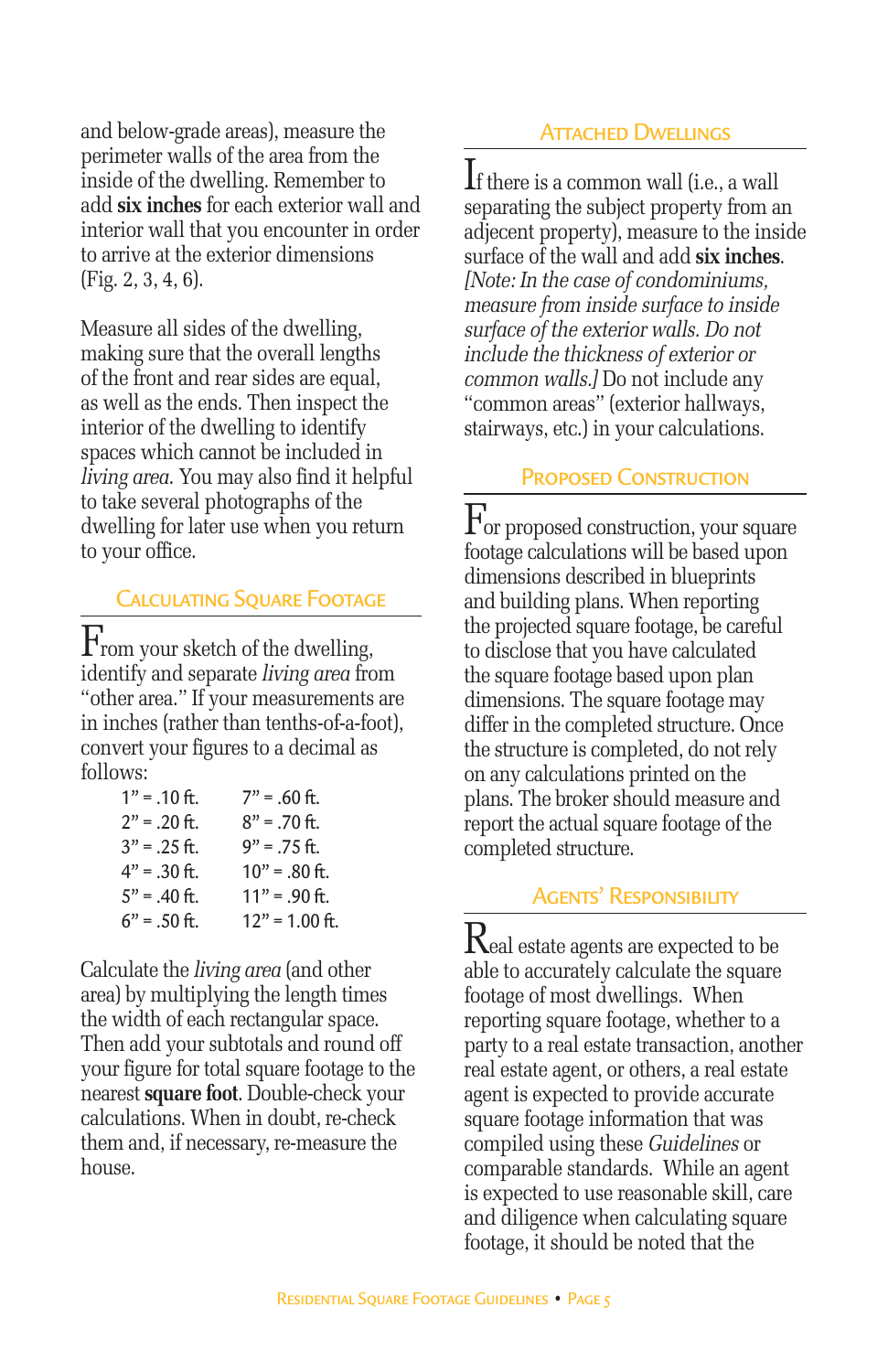Commission does not expect absolute perfection. Because all properties are unique and no guidelines can anticipate every possibility, minor discrepancies in deriving square footage are not considered by the Commission to constitute negligence on the part of the agent. Minor variations in tape readings and small differences in rounding off or conversion from inches to decimals, when multiplied over distances, will cause reasonable discrepancies between two competent measurements of the same dwelling. In addition to differences due to minor variations in measurement and calculation, discrepancies between measurements may also be attributable to reasonable differences in interpretation. For instance, two agents might reasonably differ about whether an addition to a dwelling is sufficiently finished under these *Guidelines* to be included within the measured living area. Differences which are based upon an agent's thoughtful judgment reasonably founded on these or other similar guidelines will not be considered by the Commission to constitute error on the agent's part. Deviations in calculated square footage of less than five percent will seldom be cause for concern unless a broker intentionally overstates the square footage.

As a general rule, the most reliable way for an agent to obtain accurate square footage data is by personally measuring the dwelling unit and calculating the square footage. It is especially recommended that *listing agents* use this approach for dwellings that are not particularly unusual or complex in their design.

As an alternative to personally measuring a dwelling and calculating

its square footage, an agent may rely on the square footage reported by other persons when it is reasonable under the circumstances to do so. Generally speaking, an agent working with a buyer (either as a buyer's agent or as a seller's agent) may rely on the listing agent's square footage representations except in those unusual instances when there is an error in the reported square footage that should be obvious to a reasonably prudent agent. For example, a buyer's agent would not be expected to notice that a house advertised as containing 2200 square feet of living area in fact contained only 2000 square feet. On the other hand, that same agent, under most circumstances, would be expected to realize that a house described as containing 3200 square feet really contained only 2300 square feet of living area. If there is such a "red flag" regarding the reported square footage, the agent working with the buyer should promptly point out the suspected error to the buyer and the listing agent. The listing agent should then verify the square footage and correct any error in the information reported.

It is also appropriate for an agent to rely upon measurements and calculations performed by other professionals with greater expertise in determining square footage. A new agent who may be unsure of his or her own calculations should seek guidance from a more experienced agent. As the new agent gains experience and confidence, he or she will become less reliant on the assistance of others. In order to ensure accuracy of the square footage they report, even experienced agents may wish to rely upon a competent state-licensed or statecertified appraiser or another agent with greater expertise in determining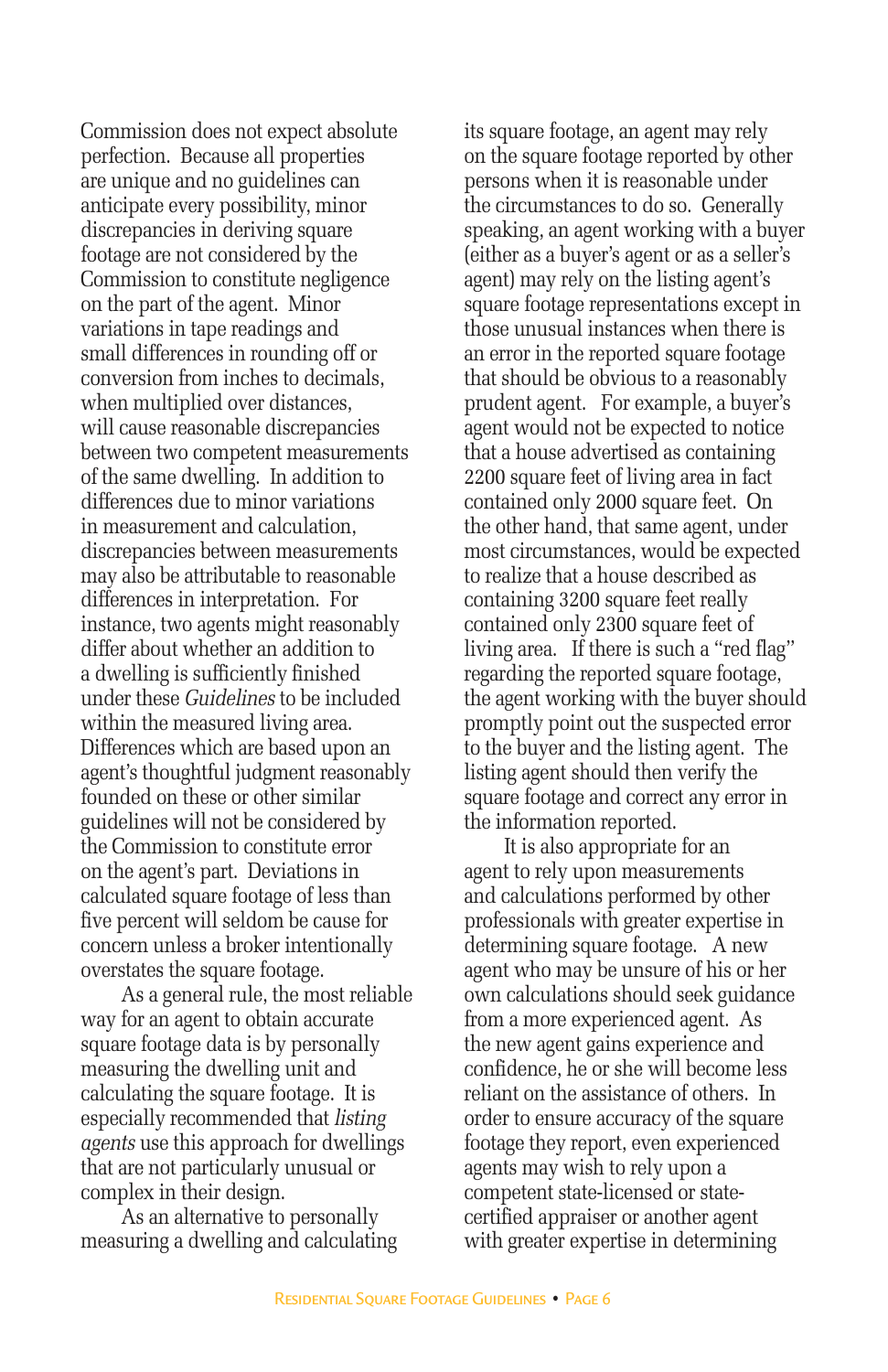square footage. For example, an agent might be confronted with an unusual measurement problem or a dwelling of complex design. The house described in Figure 8 in these *Guidelines* is such a property. When an agent relies upon measurements and calculations personally performed by a competent appraiser or a more expert agent, the appraiser or agent must use these *Guidelines* or other comparable standards and the square footage reported **must be specifically determined in connection with the current transaction**. An agent who relies on another's measurement would still be expected to recognize an obvious error in the reported square footage and to alert any interested parties.

Some sources of square footage information are by their very nature

unreliable. For example, an agent should **not** rely on square footage information determined by the property owner or included in property tax records. An agent should also **not** rely on square footage information included in a listing, appraisal report or survey prepared in connection with an earlier transaction.

In areas where the prevailing practice is to report square footage in the advertising and marketing of homes, agents whose policy is **not** to calculate and report square footage must disclose this fact to prospective buyer and seller clients before entering into agency agreements with them.

Brokers must retain for at least three years all sketches, calculations, photos and other documentation used and/or relied upon to determine square footage.

#### **ILLUSTRATIONS**

 $\mathbf F$  or assistance in calculating and reporting the area of homes, refer to the following illustrations showing the *living area* shaded. To test your knowledge, an illustration and blank "Worksheet" for a home with a more challenging floor plan has also been included. (A completed "Worksheet" for the Practice Floor Plan can be found on page 25.) In reviewing the illustrations, assume that for those homes with basements, attics, etc., the exterior measurements shown have been derived from interior measurements taking into account walls and partitions *(see page 4)*. Where there is a common wall between *living area* and other area *(see page 4)*, the measurements shown in the illustrations include the thickness of the common wall in *living area* except in the condominium example where wall thickness is not included.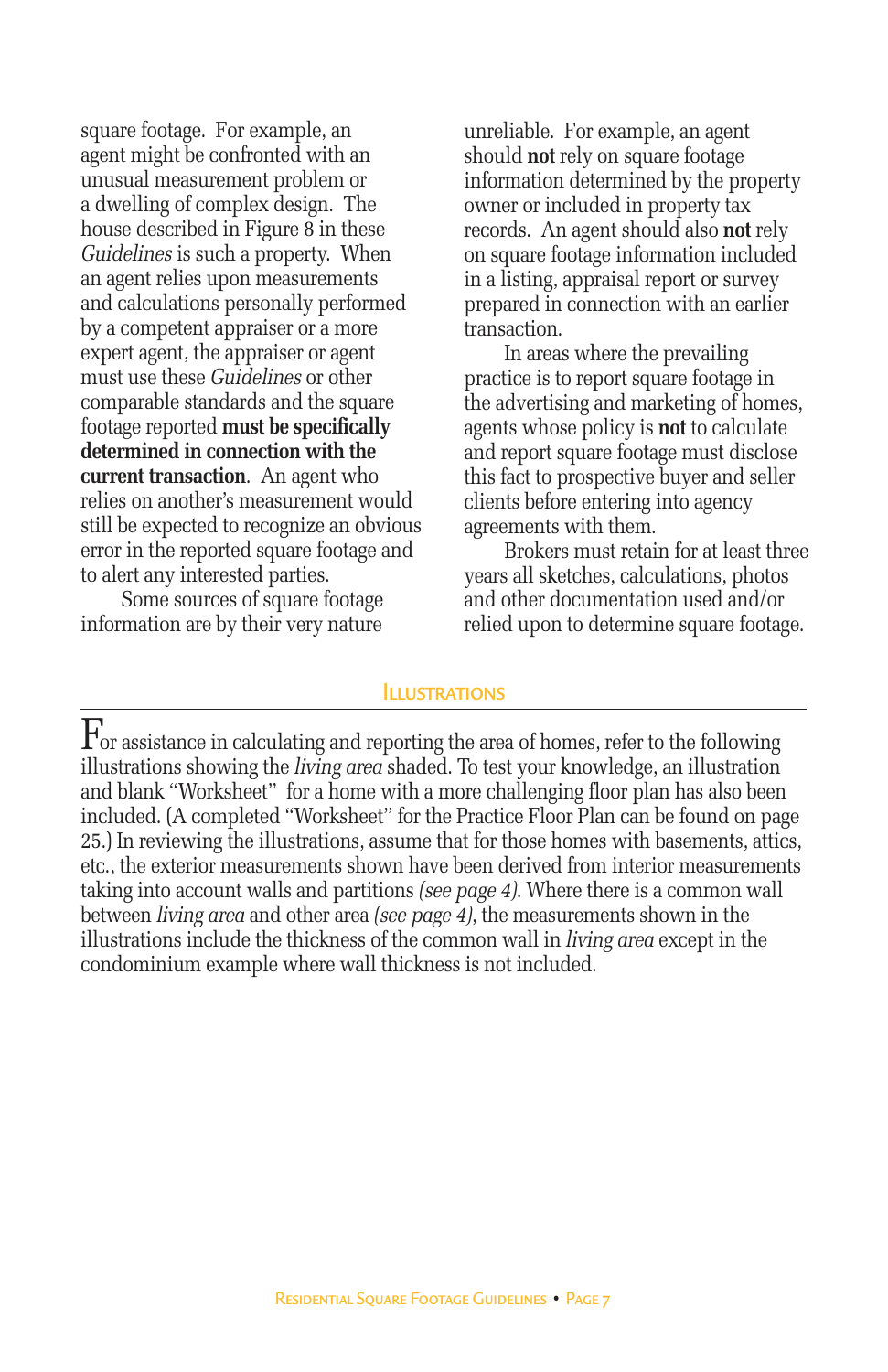# One Story With Basement and Carport

(Figure 1)



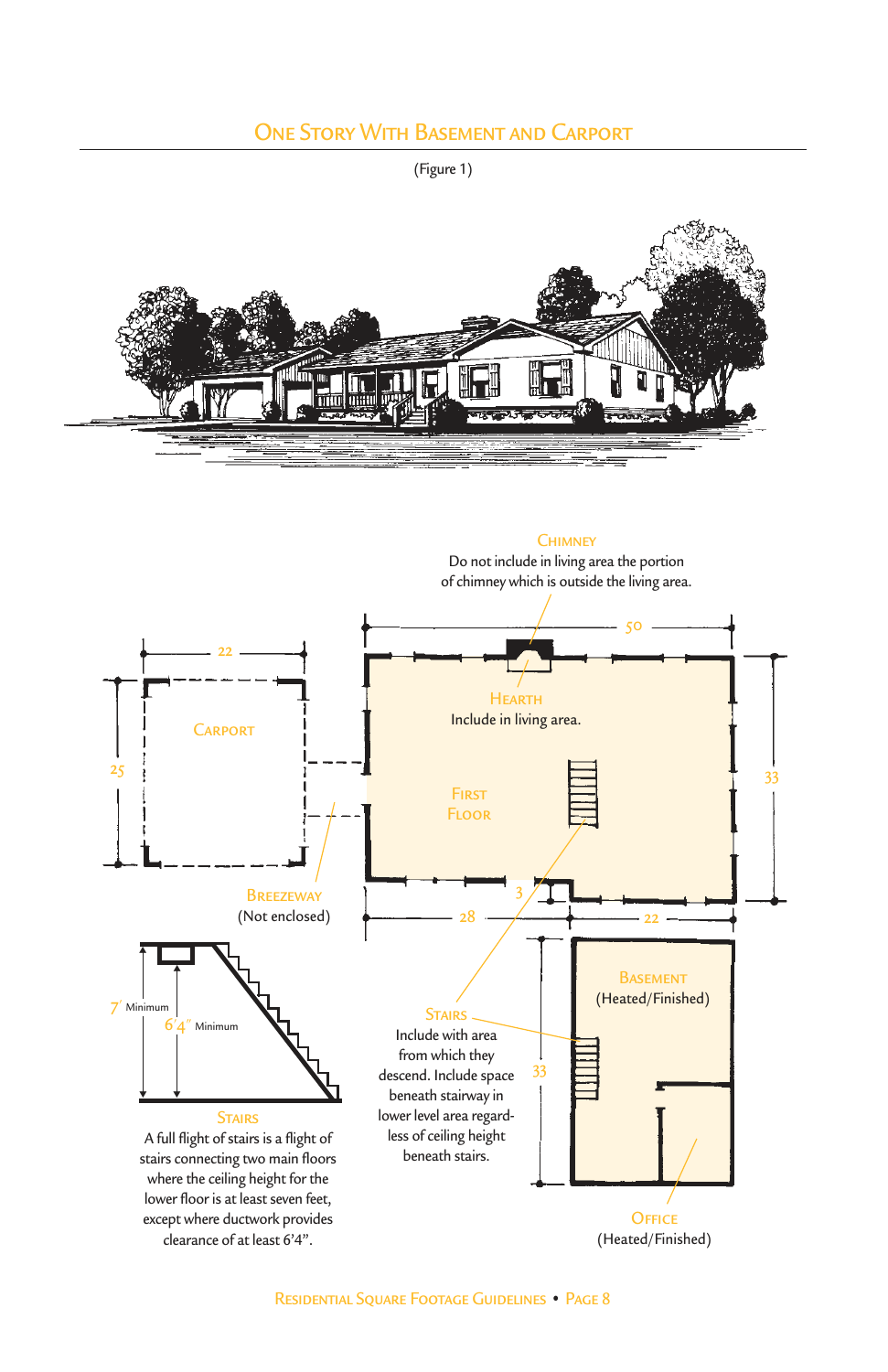# One Story With Basement and Carport Worksheet

| <b>LIVING AREA</b> |                   |                 |              |
|--------------------|-------------------|-----------------|--------------|
| <b>AREA</b>        | <b>DIMENSIONS</b> | <b>SUBTOTAL</b> | <b>TOTAL</b> |
| 1st Floor          | $50 \times 30$    | 1,500           |              |
|                    | $3 \times 22$     | $+66$           | 1,566        |
| <b>Basement</b>    | 22 x 33           |                 | 726          |
| <b>Total</b>       |                   |                 | 2,292        |
|                    |                   |                 |              |
|                    |                   |                 |              |
|                    |                   |                 |              |
|                    |                   |                 |              |
|                    |                   |                 |              |
|                    |                   |                 |              |
|                    |                   |                 |              |
|                    |                   |                 |              |
|                    |                   |                 |              |
|                    |                   |                 |              |

Dimensions of carports, decks, storage sheds, garages, etc., can be included in MLS and other advertising, but cannot be included in the living area.

REPORT: ONE-STORY DETACHED HOUSE WITH 2,292 SQUARE FEET OF LIVING AREA of which 726 square feet are in a finished basement.

Residential Square Footage Guidelines • Page 9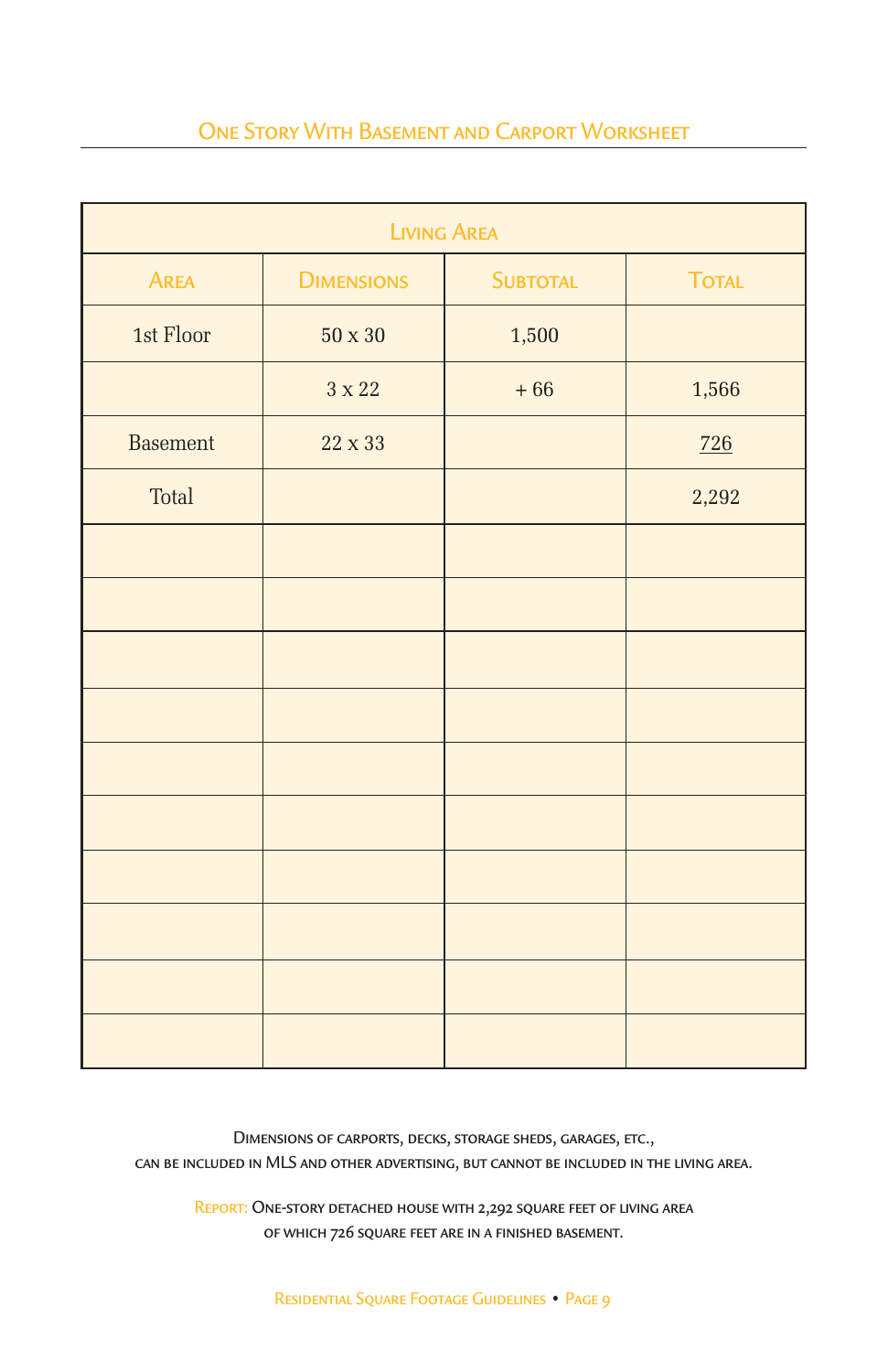# **TWO STORY WITH OPEN FOYER AND FINISHED ATTIC**

(Figure 2)



#### **ATTIC**

Add 1 ft. (6" for each exterior side wall) to inside measurements. Thus, 19' inside measurement equals 20' exterior measurement. In this example, do NOT add for front and rear walls since the allowable square footage (5' ceiling height) does not extend to the kneewalls.

#### Stairway with Open Area

1. Calculate area of open space (10' x 12' = 120 sf). 2. Subtract from second floor area (1,200-120=1,080 sf). 3. Add stairway (6' x 4' = 24  $+ 1,080 = 1,104$  sf).



RESIDENTIAL SOUARE FOOTAGE GUIDELINES • PAGE 10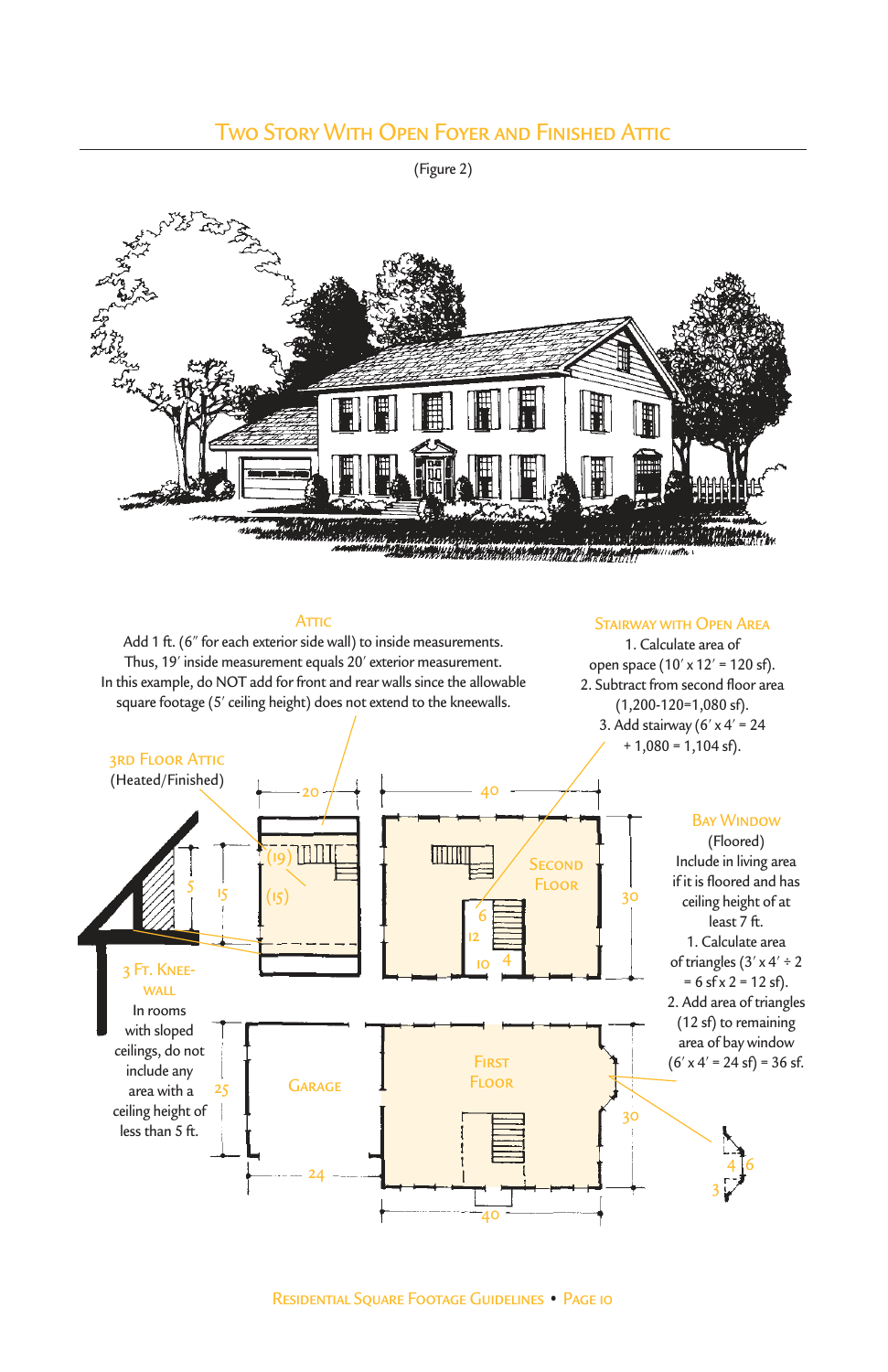# Two Story With Open Foyer and Finished Attic Worksheet

| <b>LIVING AREA</b>       |                   |                 |              |
|--------------------------|-------------------|-----------------|--------------|
| <b>AREA</b>              | <b>DIMENSIONS</b> | <b>SUBTOTAL</b> | <b>TOTAL</b> |
| 1st Floor                | 40 x 30           | 1,200           |              |
| <b>Bay Window</b>        | See previous pg.  | 36              | 1,236        |
| 2nd Floor                | 40 x 30           | 1,200           |              |
| Opening<br>around stairs | $-10 \times 12$   | $-120$          |              |
|                          | $4 \times 6$      | $+24$           | 1,104        |
| Fin. Attic               | $20 \times 15$    |                 | 300          |
| <b>Total</b>             |                   |                 | 2,640        |
|                          |                   |                 |              |
|                          |                   |                 |              |
|                          |                   |                 |              |
|                          |                   |                 |              |
|                          |                   |                 |              |
|                          |                   |                 |              |
|                          |                   |                 |              |

Dimensions of carports, decks, storage sheds, garages, etc., can be included in MLS and other advertising, but cannot be included in the living area.

REPORT: TWO-STORY DETACHED HOUSE WITH 2,640 SQUARE FEET OF LIVING AREA of which 300 square feet are in a finished attic.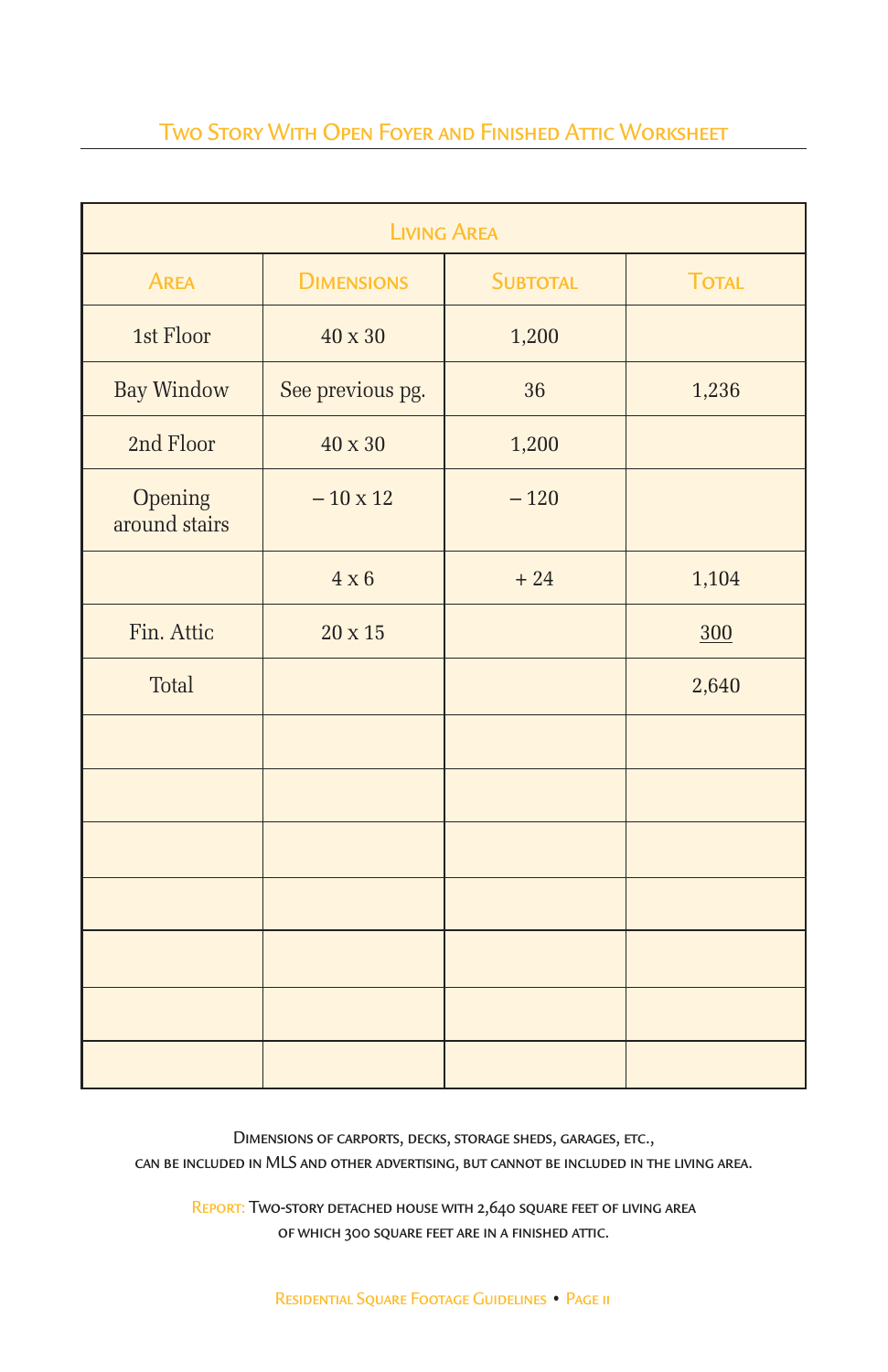## Two Story With "Bonus Room" Over Garage



#### Bonus Room

If the "Bonus Room" is accessible from living area through a door, hallway or stairway, include in living area; otherwise, report as other area.

Add 6" to inside measurements for each exterior wall.

Thus, 14' x 23.5' inside measurement equals 15' x 24' exterior measurements. In rooms with sloped ceilings, do not include any space with a ceiling height of less than 5 ft. in height.

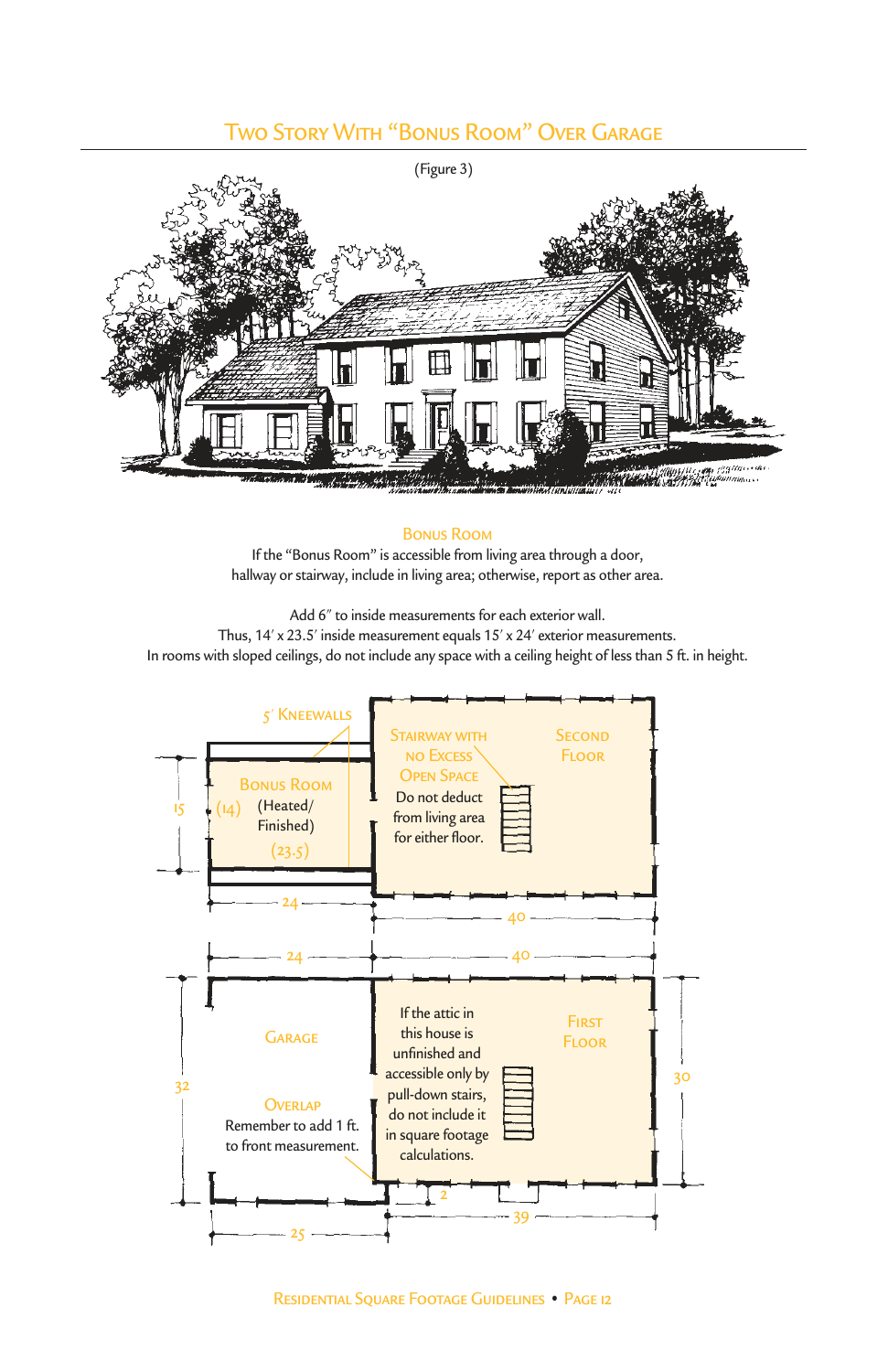# Two Story With "Bonus Room" Over Garage Worksheet

| <b>LIVING AREA</b> |                   |                 |              |
|--------------------|-------------------|-----------------|--------------|
| <b>AREA</b>        | <b>DIMENSIONS</b> | <b>SUBTOTAL</b> | <b>TOTAL</b> |
| 1st Floor          | $40 \times 30$    |                 | 1,200        |
| 2nd Floor          | 40 x 30           |                 | 1,200        |
| <b>Bonus Room</b>  | $15 \times 24$    |                 | 360          |
| Total              |                   |                 | 2,760        |
|                    |                   |                 |              |
|                    |                   |                 |              |
|                    |                   |                 |              |
|                    |                   |                 |              |
|                    |                   |                 |              |
|                    |                   |                 |              |
|                    |                   |                 |              |
|                    |                   |                 |              |
|                    |                   |                 |              |
|                    |                   |                 |              |

Dimensions of carports, decks, storage sheds, garages, etc., can be included in MLS and other advertising, but cannot be included in the living area.

> REPORT: TWO-STORY DETACHED HOUSE WITH 2,760 SQUARE FEET OF LIVING AREA of which 360 square feet are in a "Bonus Room" over the garage.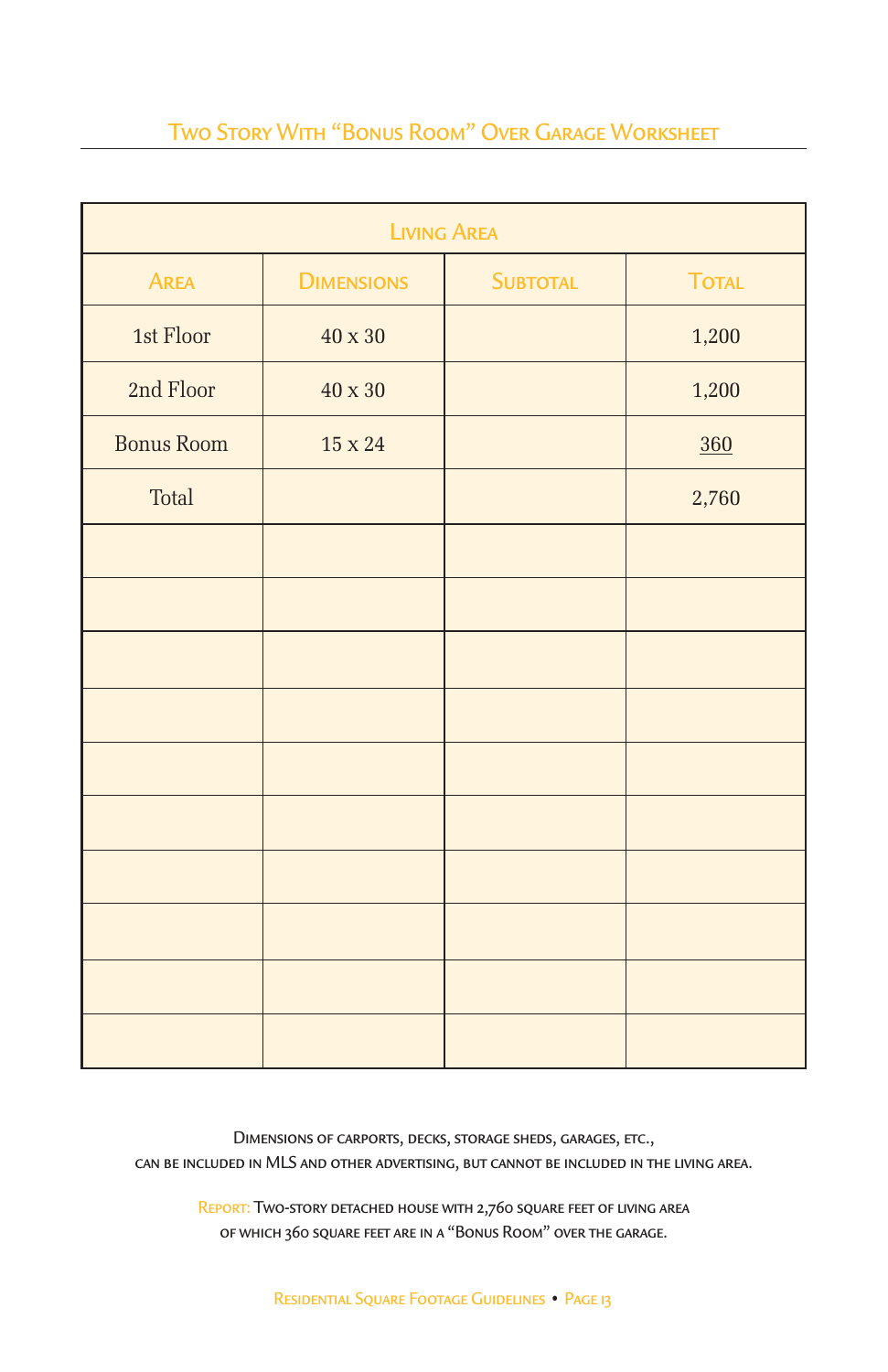# **SPLIT FOYER**

(Figure 4)





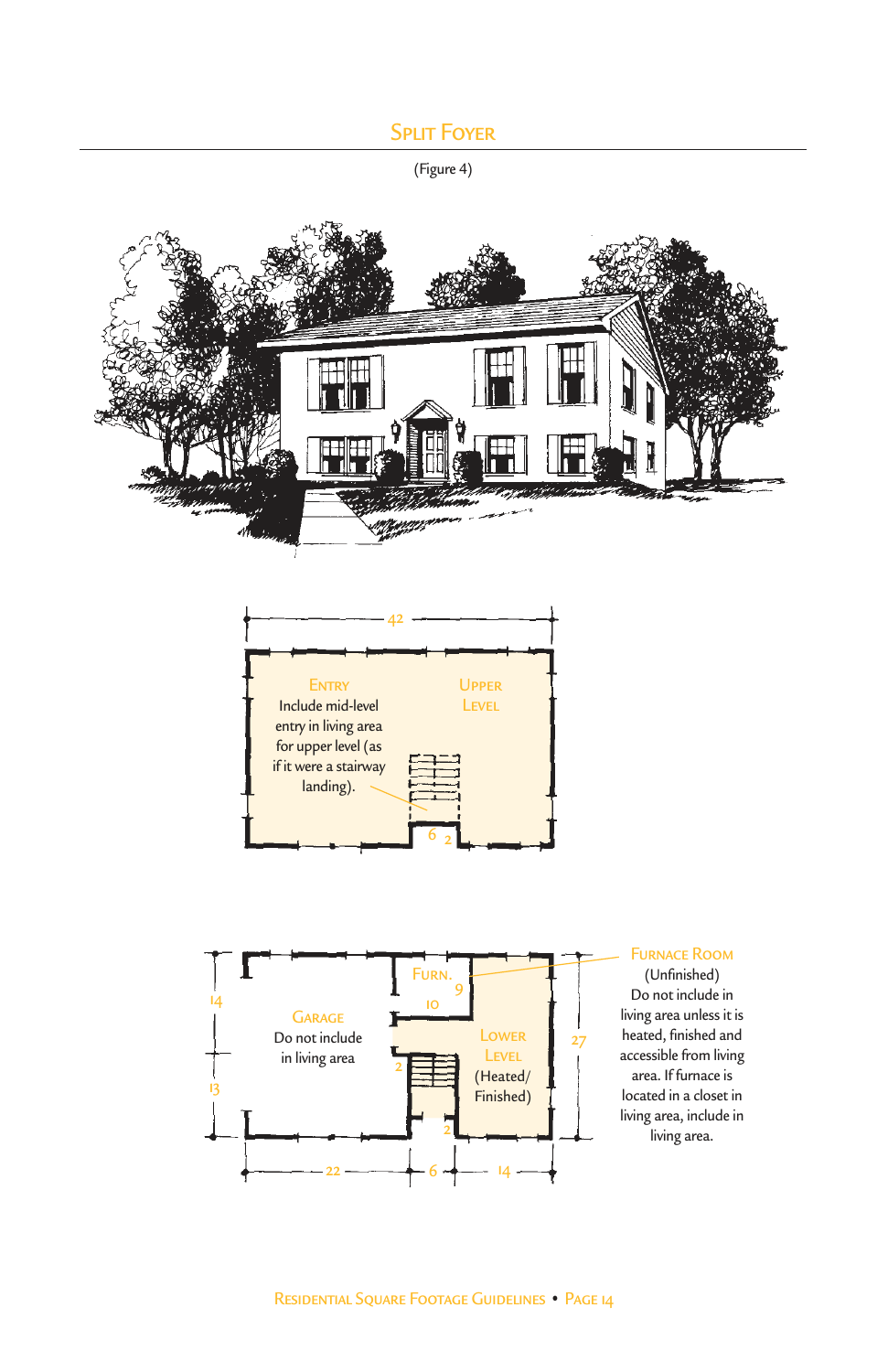| <b>LIVING AREA</b>       |                   |                   |              |
|--------------------------|-------------------|-------------------|--------------|
| <b>AREA</b>              | <b>DIMENSIONS</b> | <b>SUBTOTAL</b>   | <b>TOTAL</b> |
| <b>Upper Level</b>       | $27 \times 42$    | 1,134             |              |
| Open area<br>above entry | $-6x2$            | $-12$             | 1,122        |
| Lower Level              | 22 x 27           | 594               |              |
| Front porch              | $-6x2$            | $-12$             |              |
| Portion of garage        | $-13 \times 2$    | $-26$             |              |
| Furnace room             | $-9 \times 10$    | $-90$             | 466          |
| Total                    |                   |                   | 1,588        |
|                          |                   | <b>OTHER AREA</b> |              |
| <b>AREA</b>              | <b>DIMENSIONS</b> | <b>SUBTOTAL</b>   | <b>TOTAL</b> |
| <b>Furnace Room</b>      | $9 \times 10$     |                   | 90           |
|                          |                   |                   |              |
|                          |                   |                   |              |
|                          |                   |                   |              |
|                          |                   |                   |              |

Dimensions of carports, decks, storage sheds, garages, etc.,

can be included in MLS and other advertising, but cannot be included in the living area.

REPORT: SPLIT-FOYER DETACHED HOUSE WITH 1,588 SQUARE FEET OF LIVING AREA and 90-square-foot furnace room.

Residential Square Footage Guidelines • Page 15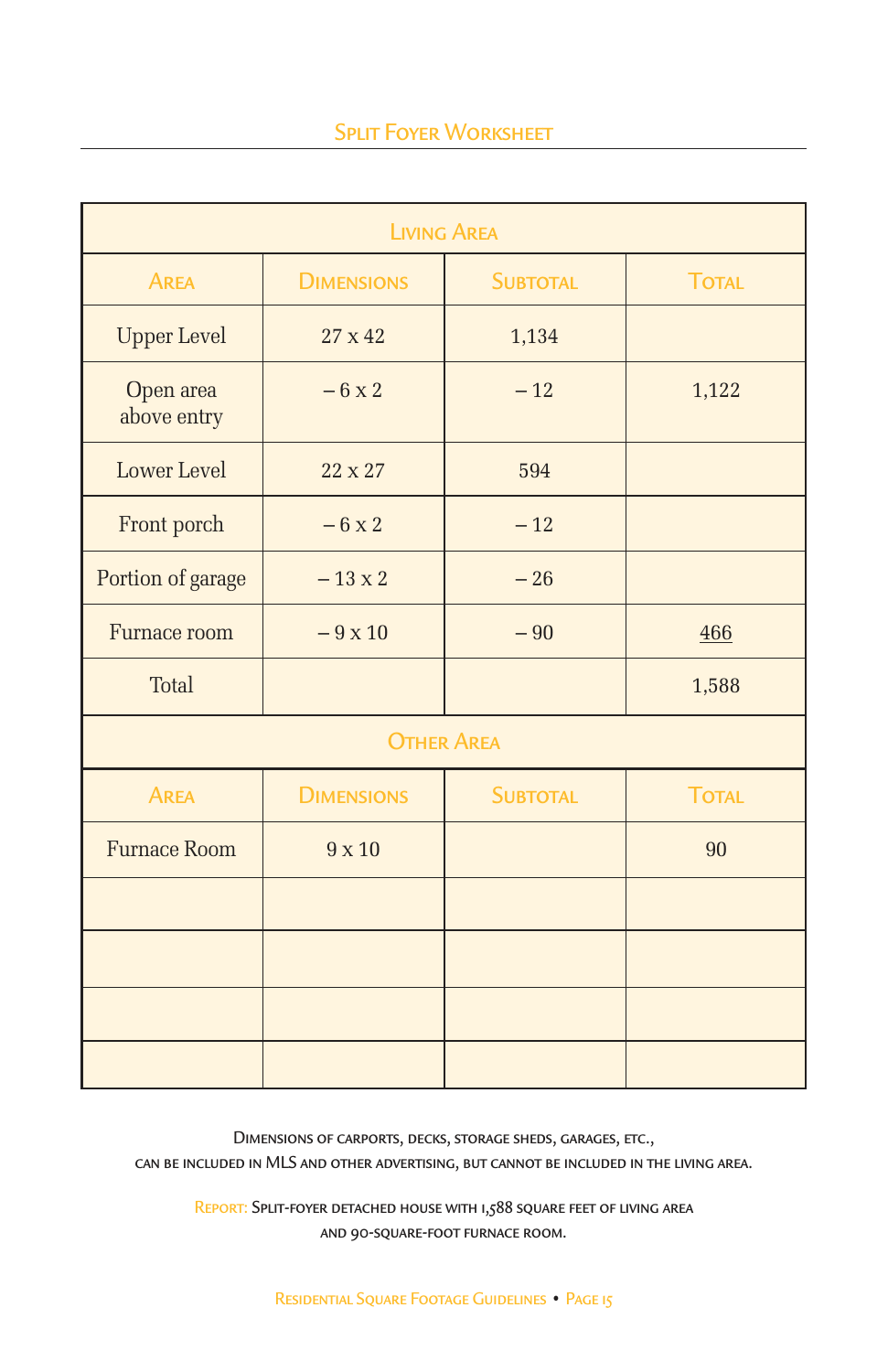# SPLIT (TRI-) LEVEL WITH OVERHANG



(Figure 5)

"basement" because it is not accessible by a full flight of stairs.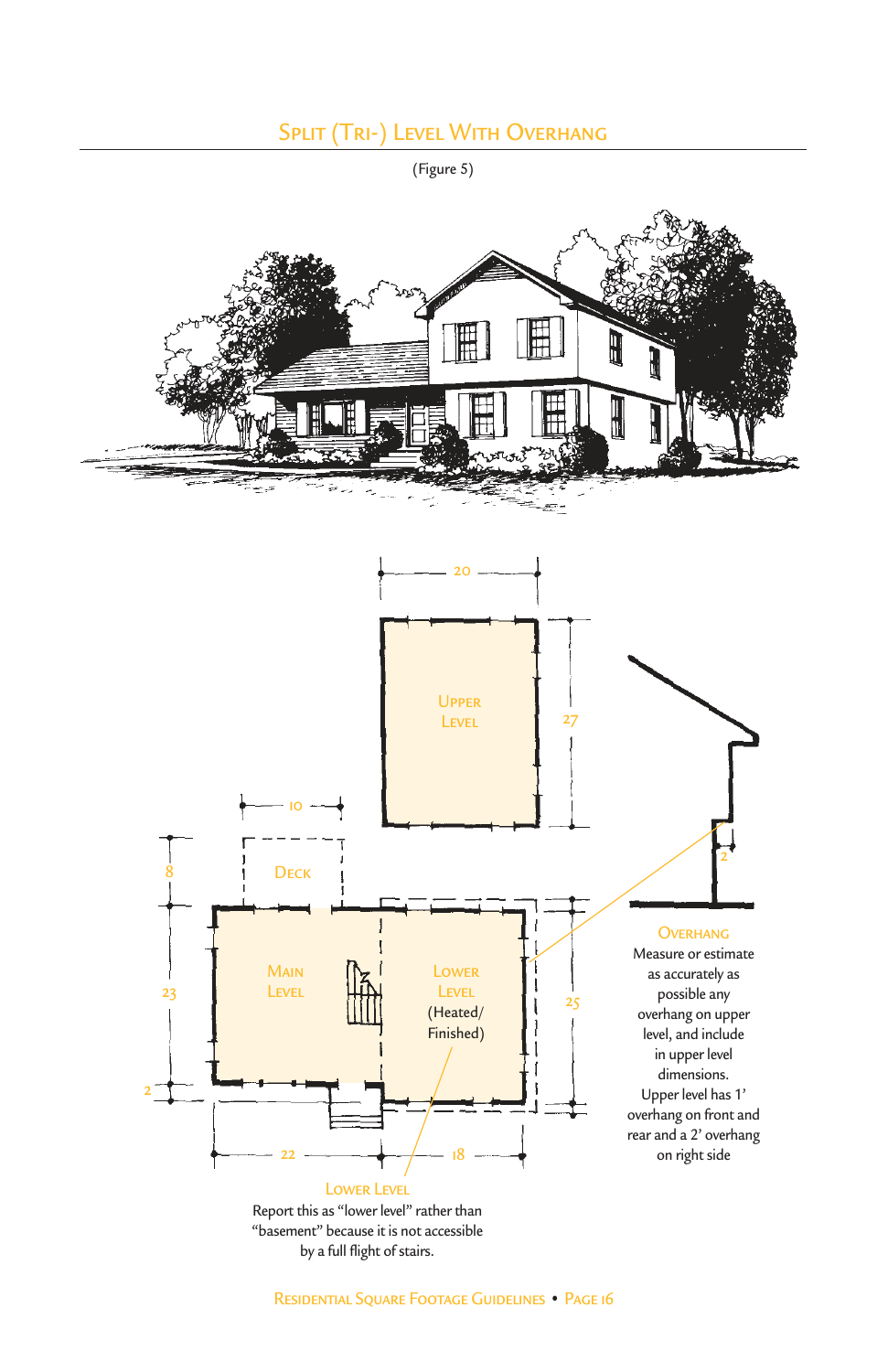# SPLIT (TRI-) LEVEL WITH OVERHANG WORKSHEET

| <b>LIVING AREA</b> |                   |                 |              |
|--------------------|-------------------|-----------------|--------------|
| <b>AREA</b>        | <b>DIMENSIONS</b> | <b>SUBTOTAL</b> | <b>TOTAL</b> |
| Main Level         | 22 x 23           |                 | 506          |
| Lower Level        | $18 \times 25$    |                 | 450          |
| <b>Upper Level</b> | $27 \times 20$    |                 | 540          |
| <b>Total</b>       |                   |                 | 1,496        |
|                    |                   |                 |              |
|                    |                   |                 |              |
|                    |                   |                 |              |
|                    |                   |                 |              |
|                    |                   |                 |              |
|                    |                   |                 |              |
|                    |                   |                 |              |
|                    |                   |                 |              |
|                    |                   |                 |              |
|                    |                   |                 |              |

Dimensions of carports, decks, storage sheds, garages, etc., can be included in MLS and other advertising, but cannot be included in the living area.

REPORT: SPLIT-LEVEL DETACHED HOUSE WITH 1,496 SQUARE FEET OF LIVING AREA.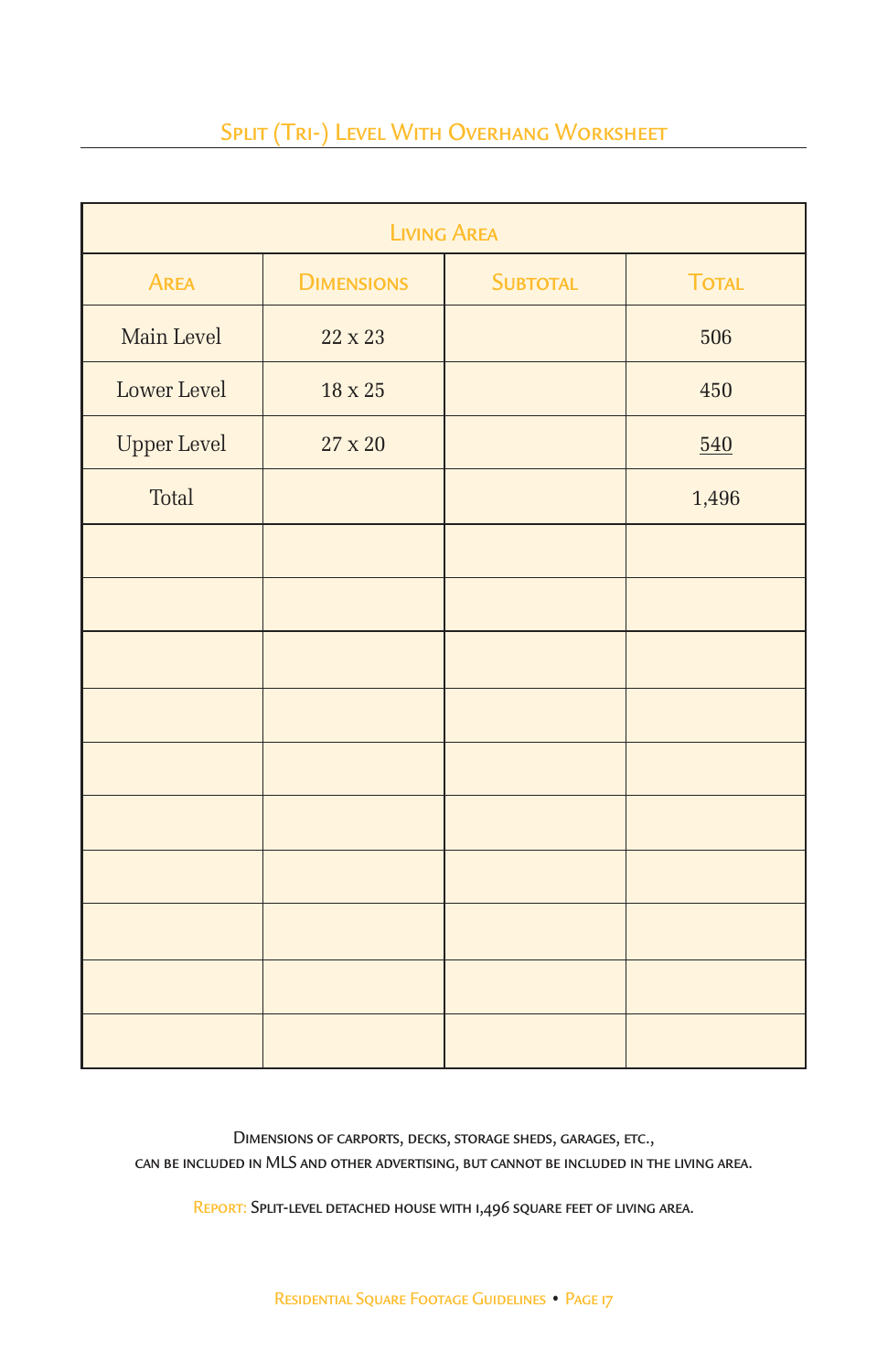## One and One-Half Story

(Figure 6)

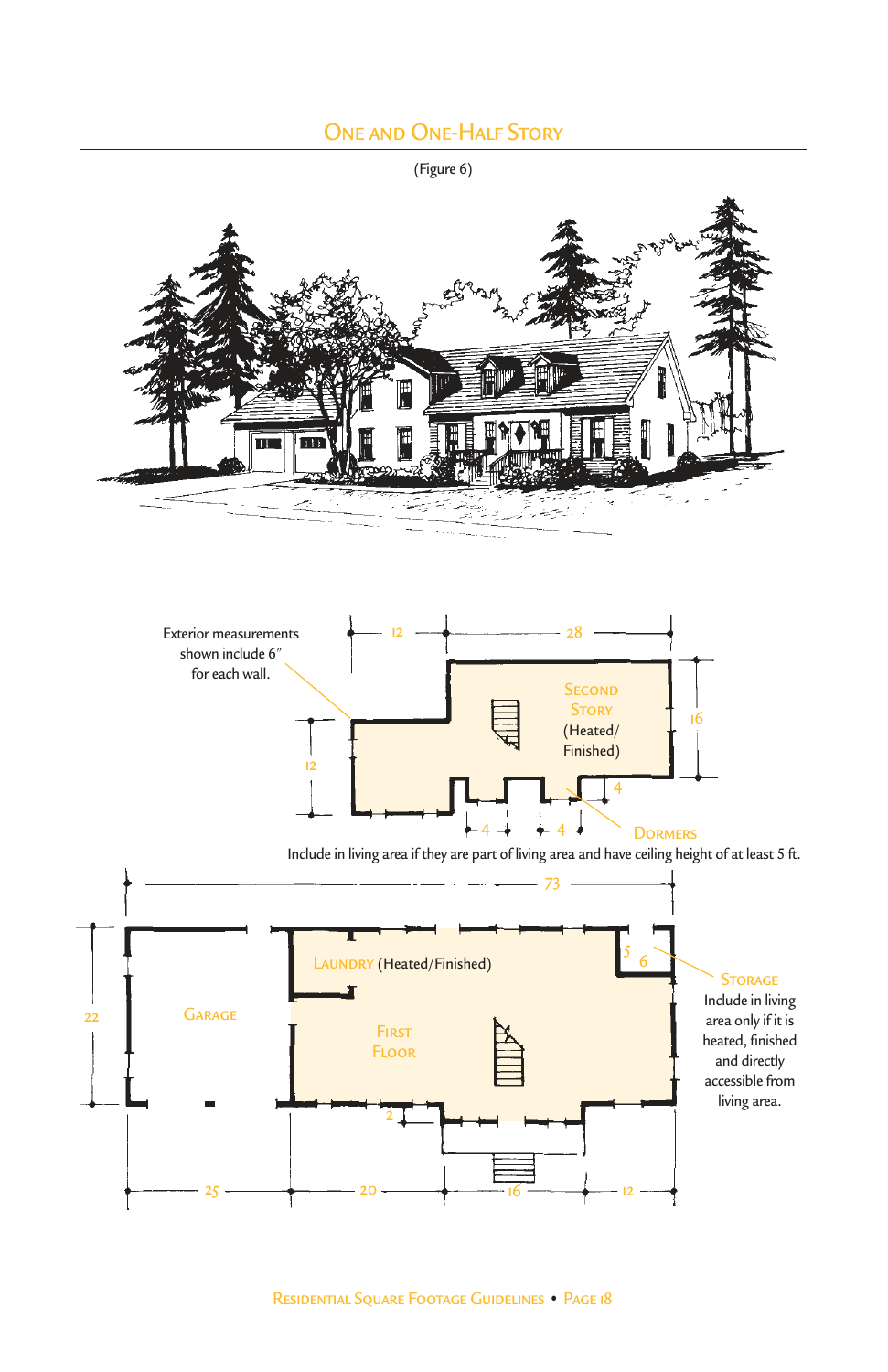| <b>LIVING AREA</b> |                   |                   |              |
|--------------------|-------------------|-------------------|--------------|
| <b>AREA</b>        | <b>DIMENSIONS</b> | <b>SUBTOTAL</b>   | <b>TOTAL</b> |
| 1st Floor          | 48 x 22           | 1,056             |              |
|                    | $16 \times 2$     | $+32$             |              |
| Storage room       | $-5 \times 6$     | $-30$             | 1,058        |
| 2nd Floor          | 16 x 28           | 448               |              |
| Dormer             | $4 \times 4$      | $+16$             |              |
| <b>Dormer</b>      | $4 \times 4$      | $+16$             |              |
|                    | 12 x 12           | $+144$            | 624          |
| <b>Total</b>       |                   |                   | 1,682        |
|                    |                   | <b>OTHER AREA</b> |              |
| <b>AREA</b>        | <b>DIMENSIONS</b> | <b>SUBTOTAL</b>   | <b>TOTAL</b> |
| Storage            | $5 \times 6$      |                   | 30           |
|                    |                   |                   |              |
|                    |                   |                   |              |
|                    |                   |                   |              |

Dimensions of carports, decks, storage sheds, garages, etc., can be included in MLS and other advertising, but cannot be included in the living area.

REPORT: ONE AND ONE-HALF STORY DETACHED HOUSE WITH 1,682 SQUARE FEET OF LIVING AREA and a 30-square-foot storage room.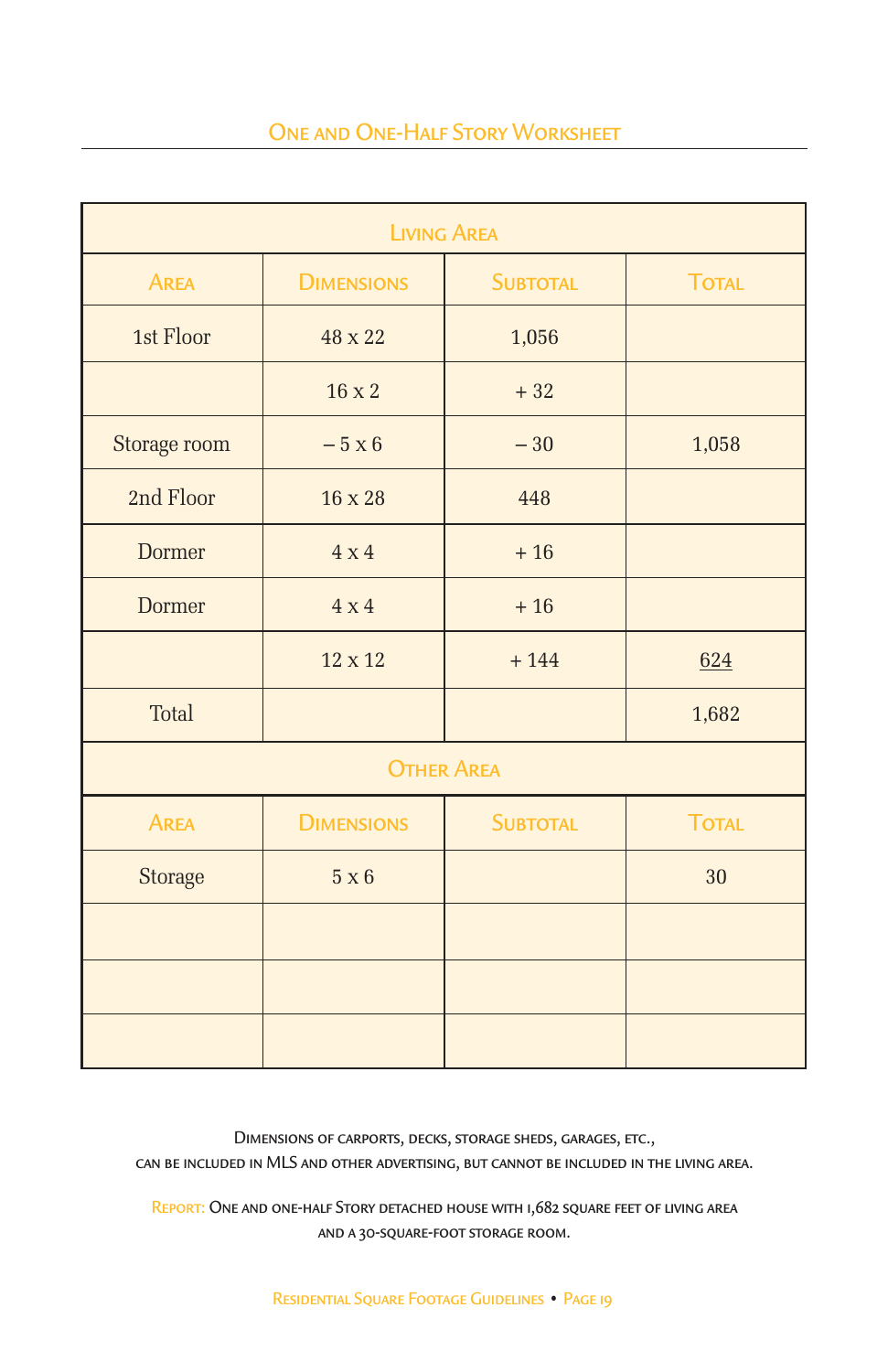## **CONDOMINIUM**



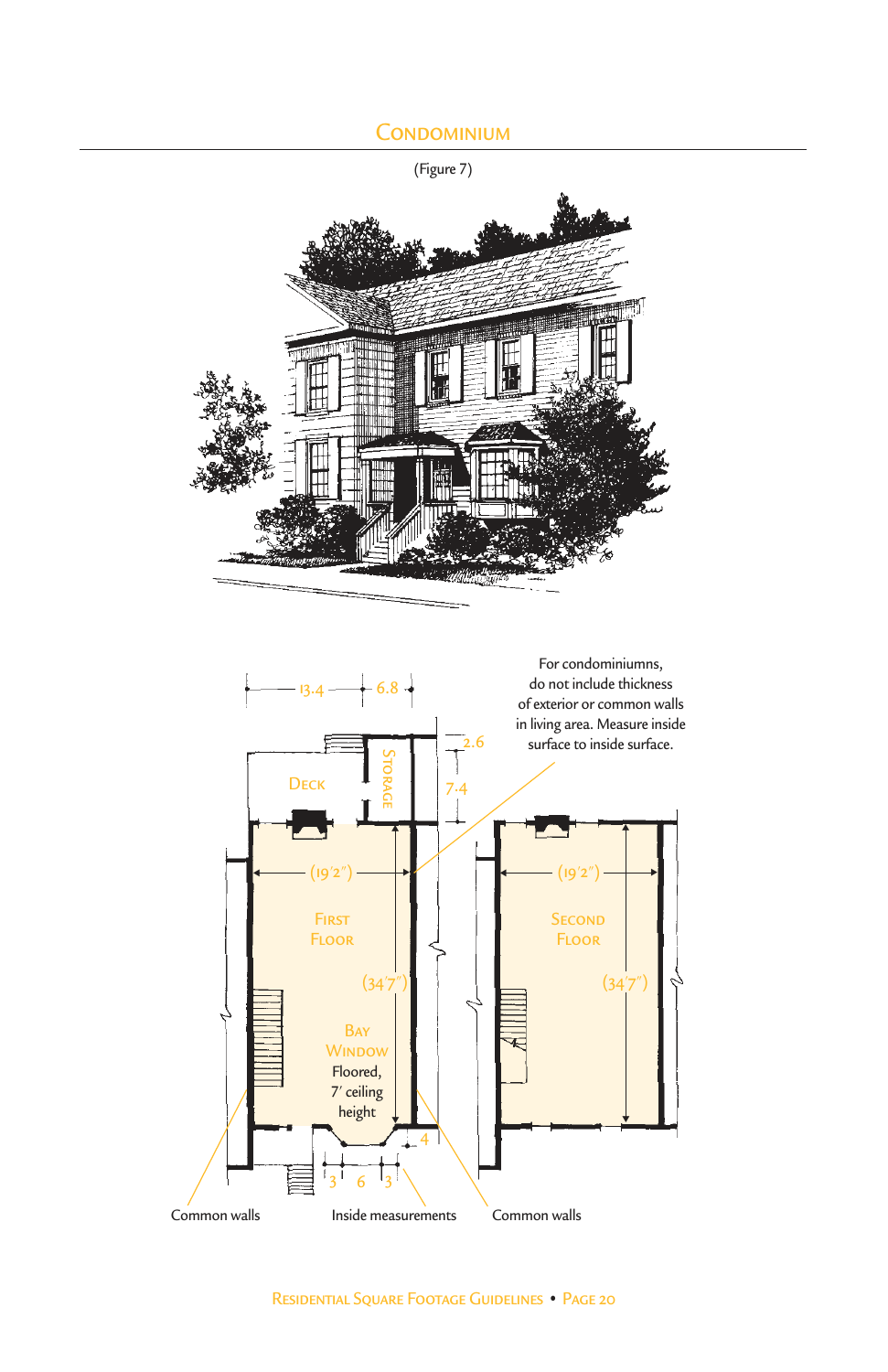| <b>LIVING AREA</b> |                               |                 |              |
|--------------------|-------------------------------|-----------------|--------------|
| <b>AREA</b>        | <b>DIMENSIONS</b>             | <b>SUBTOTAL</b> | <b>TOTAL</b> |
| 1st Floor          | 34.6 x 19.2                   | 664.3           |              |
| <b>Bay Window</b>  | $.5(3x4)+.5(3x4)$<br>$+(6x4)$ | 36              | 700          |
| 2nd Floor          | 34.6 x 19.2                   | 664.3           | 664          |
| <b>Total</b>       |                               |                 | 1,364        |
|                    |                               |                 |              |
|                    |                               |                 |              |
|                    |                               |                 |              |
|                    | <b>OTHER AREA</b>             |                 |              |
| <b>AREA</b>        | <b>DIMENSIONS</b>             | <b>SUBTOTAL</b> | <b>TOTAL</b> |
| Storage            | $10 \times 6.8$               |                 | 68           |
|                    |                               |                 |              |
|                    |                               |                 |              |
|                    |                               |                 |              |
|                    |                               |                 |              |

Dimensions of carports, decks, storage sheds, garages, etc., can be included in MLS and other advertising, but cannot be included in the living area.

REPORT: TWO-STORY CONDOMINIUM WITH 1,364 SQUARE FEET OF LIVING AREA and a 10' x 6.8' storage room.

Residential Square Footage Guidelines • Page 21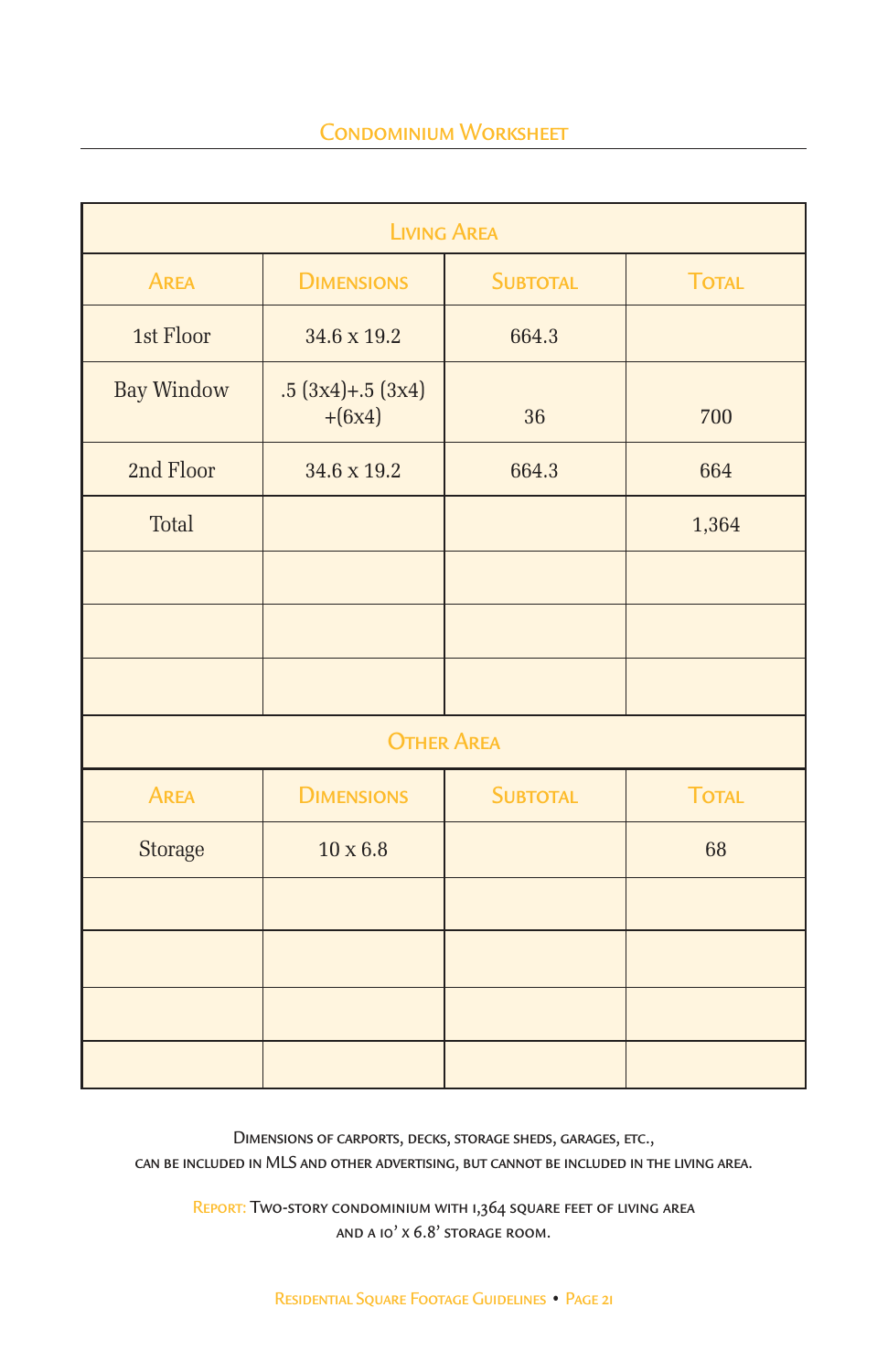

Residential Square Footage Guidelines • Page 22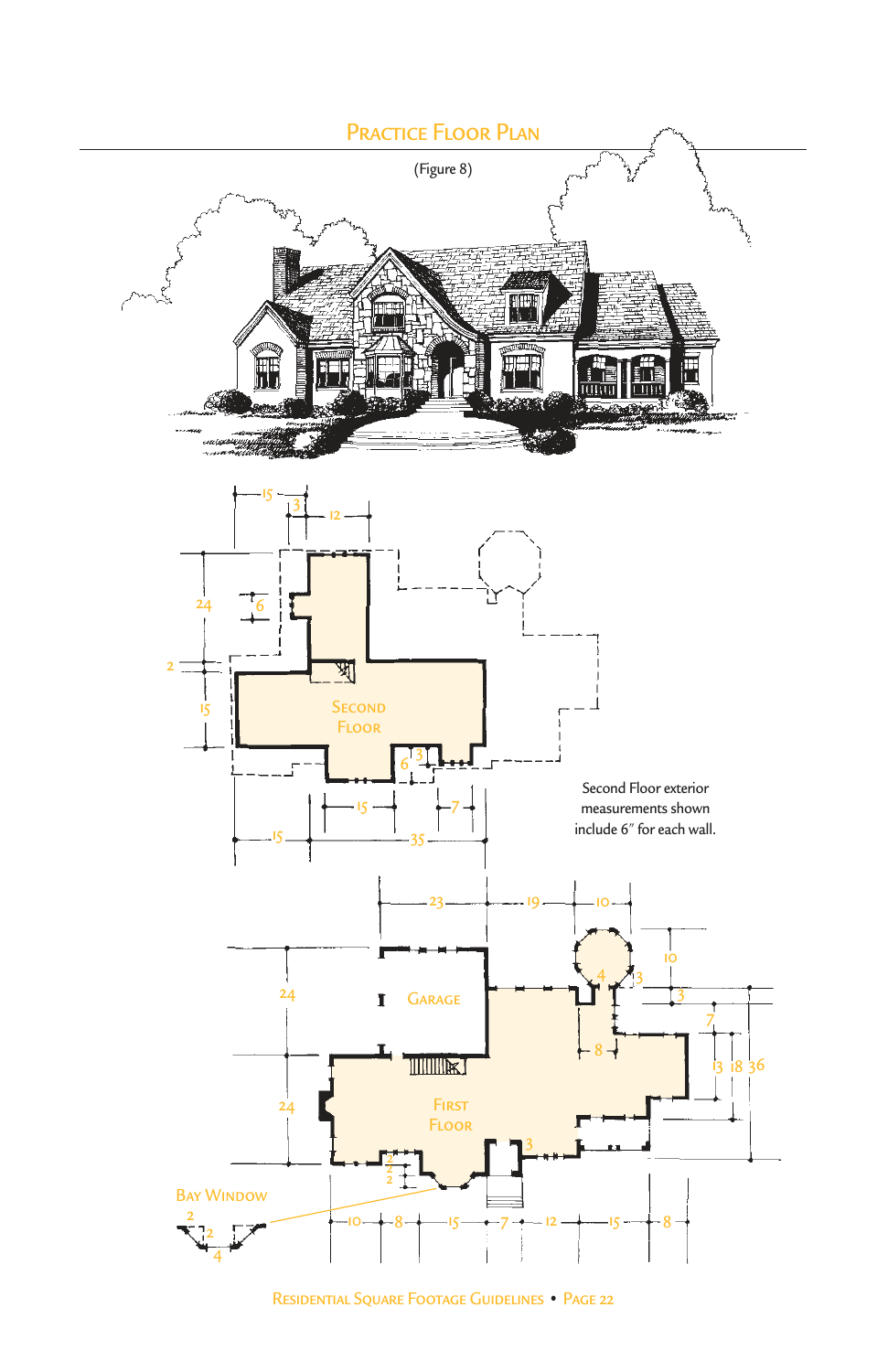# PRACTICE FLOOR PLAN WORKSHEET

| <b>LIVING AREA</b> |                   |                 |              |
|--------------------|-------------------|-----------------|--------------|
| <b>AREA</b>        | <b>DIMENSIONS</b> | <b>SUBTOTAL</b> | <b>TOTAL</b> |
|                    |                   |                 |              |
|                    |                   |                 |              |
|                    |                   |                 |              |
|                    |                   |                 |              |
|                    |                   |                 |              |
|                    |                   |                 |              |
|                    |                   |                 |              |
|                    |                   |                 |              |
|                    |                   |                 |              |
|                    |                   |                 |              |
|                    |                   |                 |              |
|                    |                   |                 |              |
|                    |                   |                 |              |
|                    |                   |                 |              |
|                    |                   |                 |              |
|                    |                   |                 |              |
|                    |                   |                 |              |
|                    |                   |                 |              |
| <b>OTHER AREA</b>  |                   |                 |              |
| <b>AREA</b>        | <b>DIMENSIONS</b> | <b>SUBTOTAL</b> | <b>TOTAL</b> |
|                    |                   |                 |              |
|                    |                   |                 |              |
|                    |                   |                 |              |
|                    |                   |                 |              |

Report: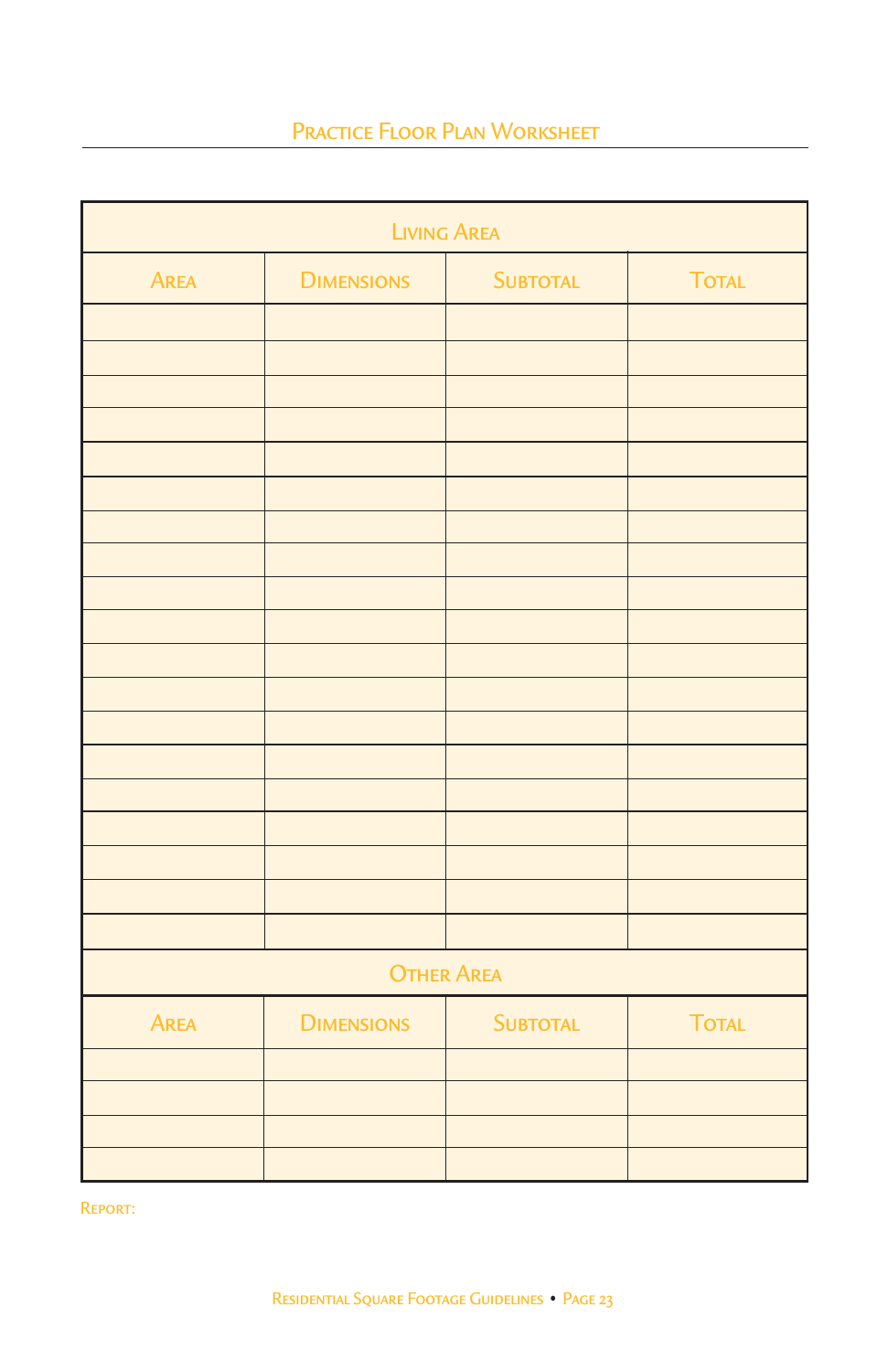# Practice Floor Plan

(Zoned to facilitate calculations)

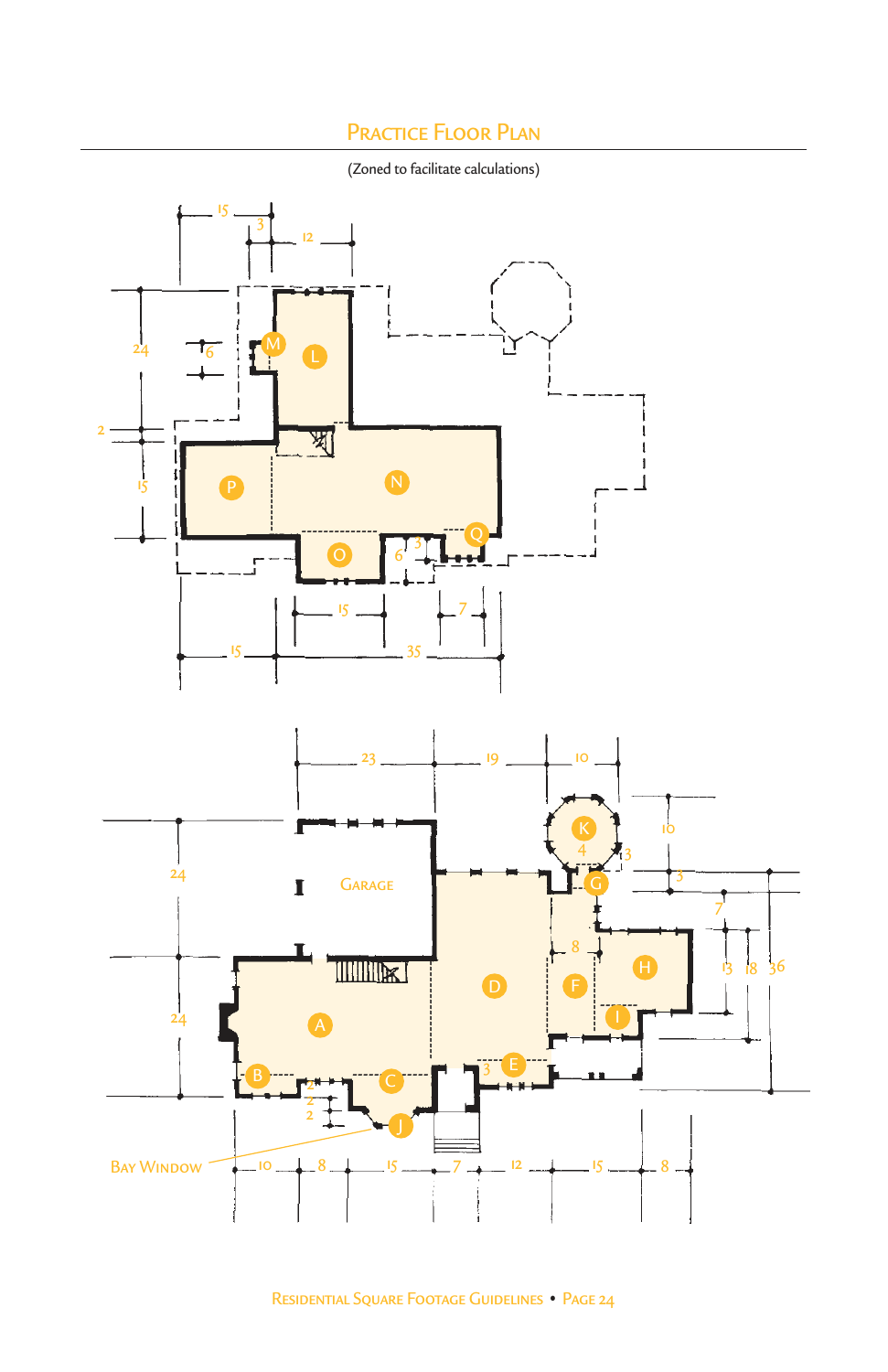| <b>LIVING AREA</b> |                   |                 |              |
|--------------------|-------------------|-----------------|--------------|
| <b>AREA</b>        | <b>DIMENSIONS</b> | <b>SUBTOTAL</b> | <b>TOTAL</b> |
| 1st Floor A        | $22 \times 33$    | 726             |              |
| 1st Floor B        | $2 \times 10$     | 20              |              |
| 1st Floor C        | 4 x 15            | 60              |              |
| 1st Floor D        | 19 x 33           | 627             |              |
| 1st Floor E        | 3 x 12            | 36              |              |
| 1st Floor F        | 8 x 25            | 200             |              |
| 1st Floor G        | $4 \times 3$      | 12              |              |
| 1st Floor H        | 15 x 13           | 195             |              |
| 1st Floor I        | 7 x 5             | 35              |              |
| Bay Window J       |                   | 12              |              |
| Oct. Window K      |                   | 82              | 2,005        |
| 2nd Floor L        | $24 \times 12$    | 288             |              |
| 2nd Floor M        | $3 \times 6$      | 18              |              |
| 2nd Floor N        | 17 x 35           | 595             |              |
| 2nd Floor O        | $15 \times 6$     | 90              |              |
| 2nd Floor P        | $15 \times 15$    | 225             |              |
| 2nd Floor Q        | $3 \times 7$      | 21              | 1,237        |
| <b>Total</b>       |                   |                 | 3,242        |
| <b>OTHER AREA</b>  |                   |                 |              |
| <b>AREA</b>        | <b>DIMENSIONS</b> | <b>SUBTOTAL</b> | <b>TOTAL</b> |
| Garage             | 24 x 23           |                 |              |
|                    |                   |                 |              |

Dimensions of carports, decks, storage sheds, garages, etc.,

can be included in MLS and other advertising, but cannot be included in the living area.

REPORT: ONE AND ONE-HALF STORY DETACHED HOUSE WITH 3,242 SQUARE FEET OF LIVING AREA.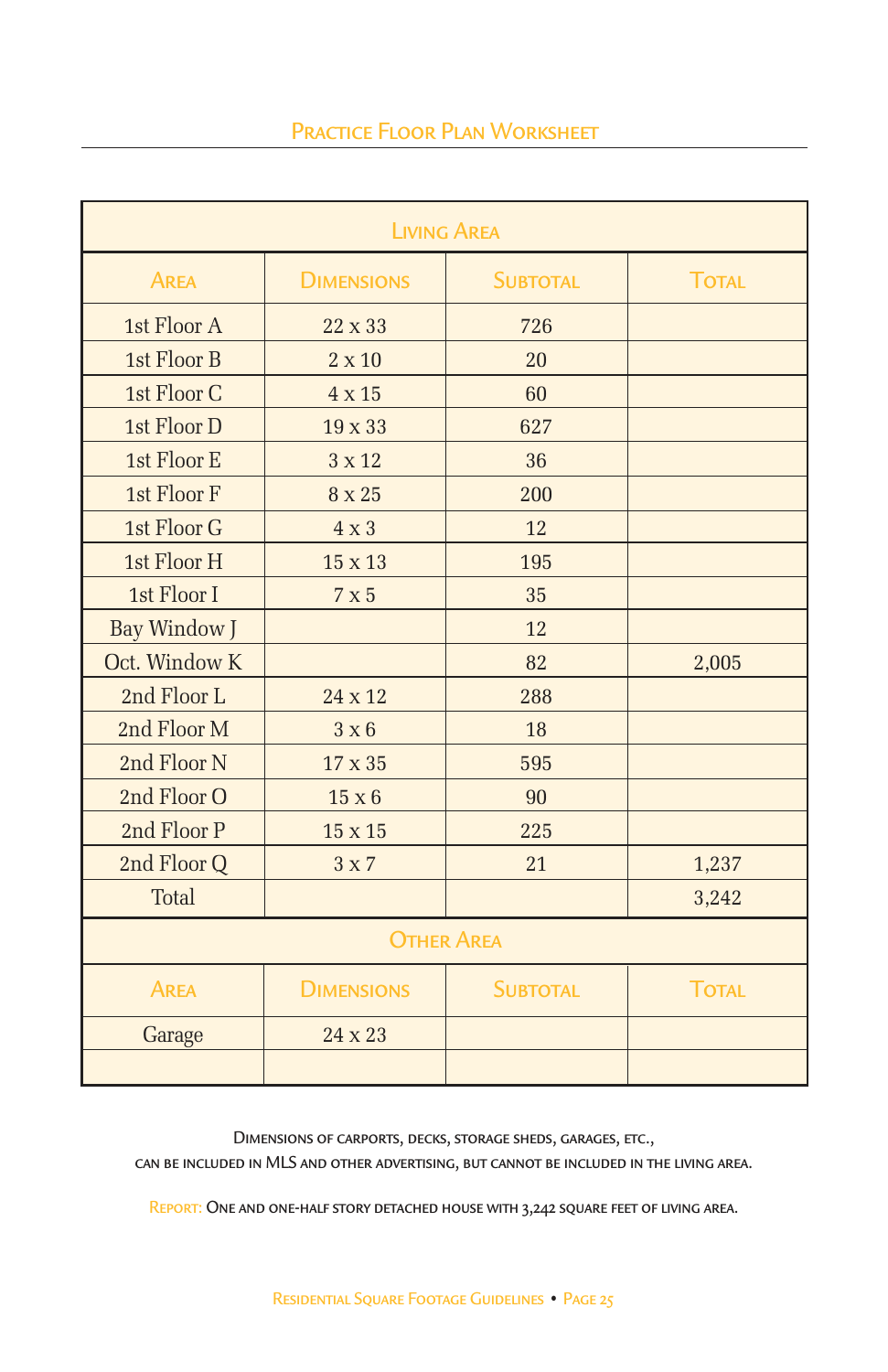# Floor Plan Worksheet

| <b>LIVING AREA</b> |                   |                 |              |
|--------------------|-------------------|-----------------|--------------|
| <b>AREA</b>        | <b>DIMENSIONS</b> | <b>SUBTOTAL</b> | <b>TOTAL</b> |
|                    |                   |                 |              |
|                    |                   |                 |              |
|                    |                   |                 |              |
|                    |                   |                 |              |
|                    |                   |                 |              |
|                    |                   |                 |              |
|                    |                   |                 |              |
|                    |                   |                 |              |
|                    |                   |                 |              |
|                    |                   |                 |              |
|                    |                   |                 |              |
|                    |                   |                 |              |
|                    |                   |                 |              |
|                    |                   |                 |              |
|                    |                   |                 |              |
|                    |                   |                 |              |
|                    |                   |                 |              |
|                    |                   |                 |              |
| <b>OTHER AREA</b>  |                   |                 |              |
| <b>AREA</b>        | <b>DIMENSIONS</b> | <b>SUBTOTAL</b> | <b>TOTAL</b> |
|                    |                   |                 |              |
|                    |                   |                 |              |
|                    |                   |                 |              |
|                    |                   |                 |              |

Report: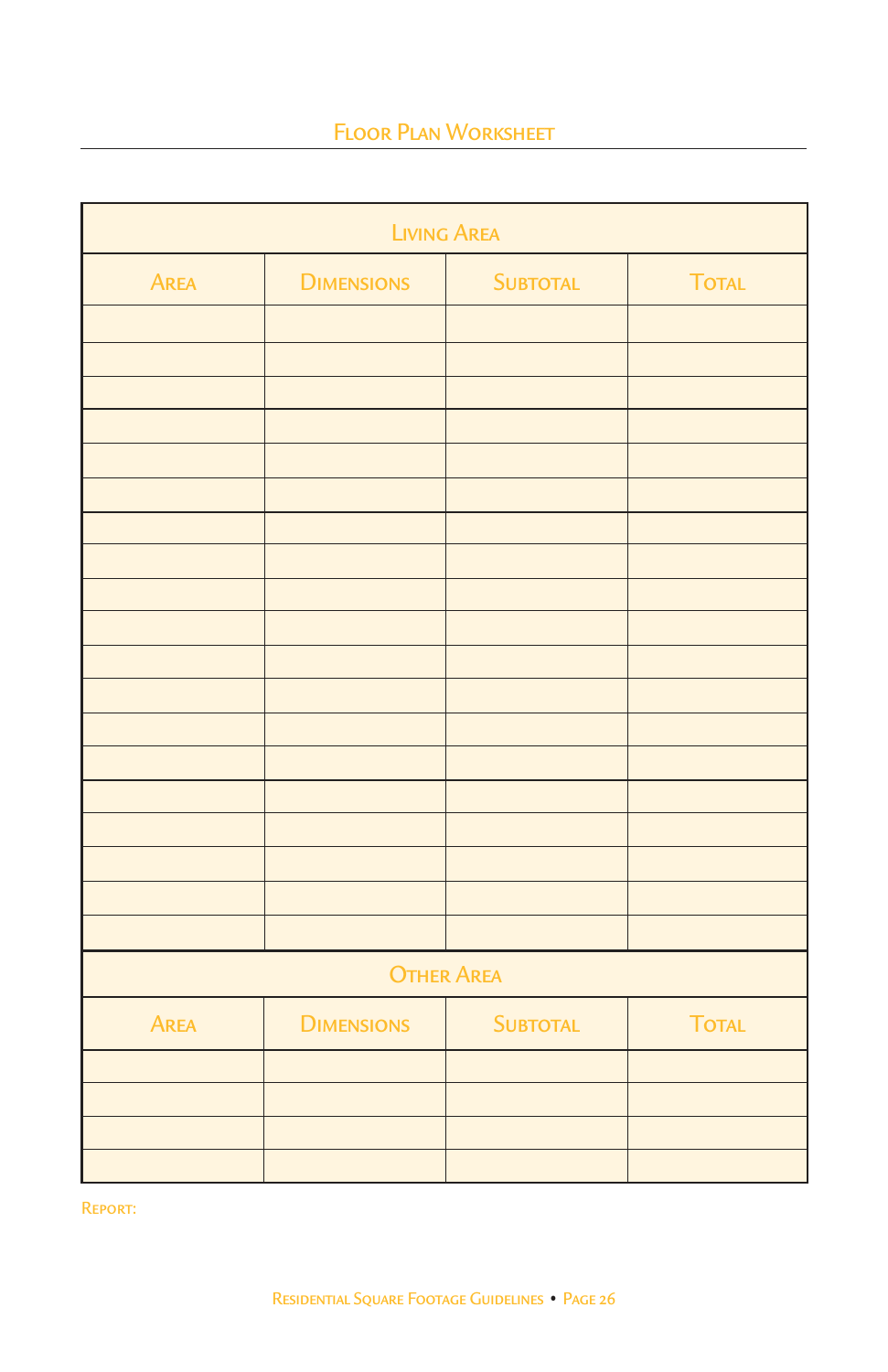# Floor Plan Worksheet

| <b>LIVING AREA</b> |                   |                   |              |
|--------------------|-------------------|-------------------|--------------|
| <b>AREA</b>        | <b>DIMENSIONS</b> | <b>SUBTOTAL</b>   | <b>TOTAL</b> |
|                    |                   |                   |              |
|                    |                   |                   |              |
|                    |                   |                   |              |
|                    |                   |                   |              |
|                    |                   |                   |              |
|                    |                   |                   |              |
|                    |                   |                   |              |
|                    |                   |                   |              |
|                    |                   |                   |              |
|                    |                   |                   |              |
|                    |                   |                   |              |
|                    |                   |                   |              |
|                    |                   |                   |              |
|                    |                   |                   |              |
|                    |                   |                   |              |
|                    |                   |                   |              |
|                    |                   |                   |              |
|                    |                   | <b>OTHER AREA</b> |              |
|                    |                   |                   |              |
| <b>AREA</b>        | <b>DIMENSIONS</b> | <b>SUBTOTAL</b>   | <b>TOTAL</b> |
|                    |                   |                   |              |
|                    |                   |                   |              |
|                    |                   |                   |              |
|                    |                   |                   |              |

Report: